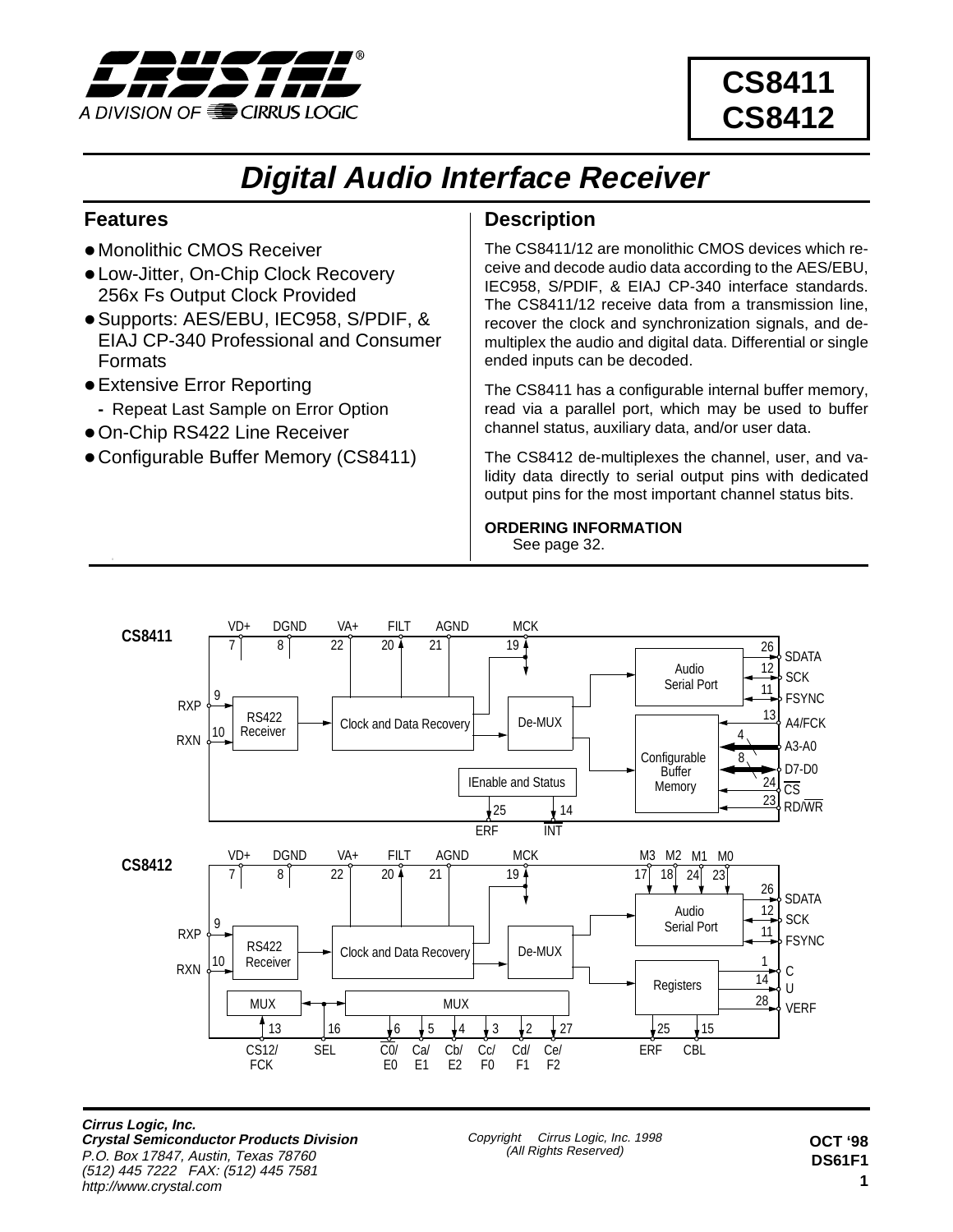

## **TABLE OF CONTENTS**

| DIGITAL CHARACTERISTICS - RS422 RECEIVERS 4        |  |
|----------------------------------------------------|--|
| SWITCHING CHARACTERISTICS - CS8411 PARALLEL PORT 4 |  |
| SWITCHING CHARACTERISTICS - SERIAL PORTS 5         |  |
|                                                    |  |
|                                                    |  |
|                                                    |  |
|                                                    |  |
|                                                    |  |
|                                                    |  |
|                                                    |  |
|                                                    |  |
|                                                    |  |
|                                                    |  |
|                                                    |  |
|                                                    |  |
|                                                    |  |
|                                                    |  |
|                                                    |  |
|                                                    |  |
|                                                    |  |
|                                                    |  |
|                                                    |  |
|                                                    |  |
|                                                    |  |
|                                                    |  |
|                                                    |  |
|                                                    |  |
|                                                    |  |
|                                                    |  |
|                                                    |  |
|                                                    |  |
|                                                    |  |
|                                                    |  |
|                                                    |  |
|                                                    |  |
|                                                    |  |
|                                                    |  |
|                                                    |  |
|                                                    |  |

Preliminary product information describes products which are in production, but for which full characterization data is not yet available. Advance product information describes products which are in development and subject to development changes. Cirrus Logic, Inc. has made best efforts to ensure that the information contained in this document is accurate and reliable. However, the information is subject to change without notice and is provided "AS IS" without warranty of any kind (express or implied). No responsibility is assumed by Cirrus Logic, Inc. for the use of this information, nor for infringements of patents or other rights of third parties. This document is the property of Cirrus Logic, Inc. and implies no license under patents, copyrights, trademarks, or trade secrets. No part of this publication may be copied, reproduced, stored in a retrieval system, or transmitted, in any form or by any means (electronic, mechanical, photographic, or otherwise). Furthermore, no part of this publication may be used as a basis for manufacture or sale of any items without the prior written consent of Cirrus Logic, Inc. The names of products of Cirrus Logic, Inc. or other vendors and suppliers appearing in this document may be trademarks or service marks of their respective owners which may be registered in some jurisdictions. A list of Cirrus Logic, Inc. trademarks and service marks can be found at http://www.cirrus.com.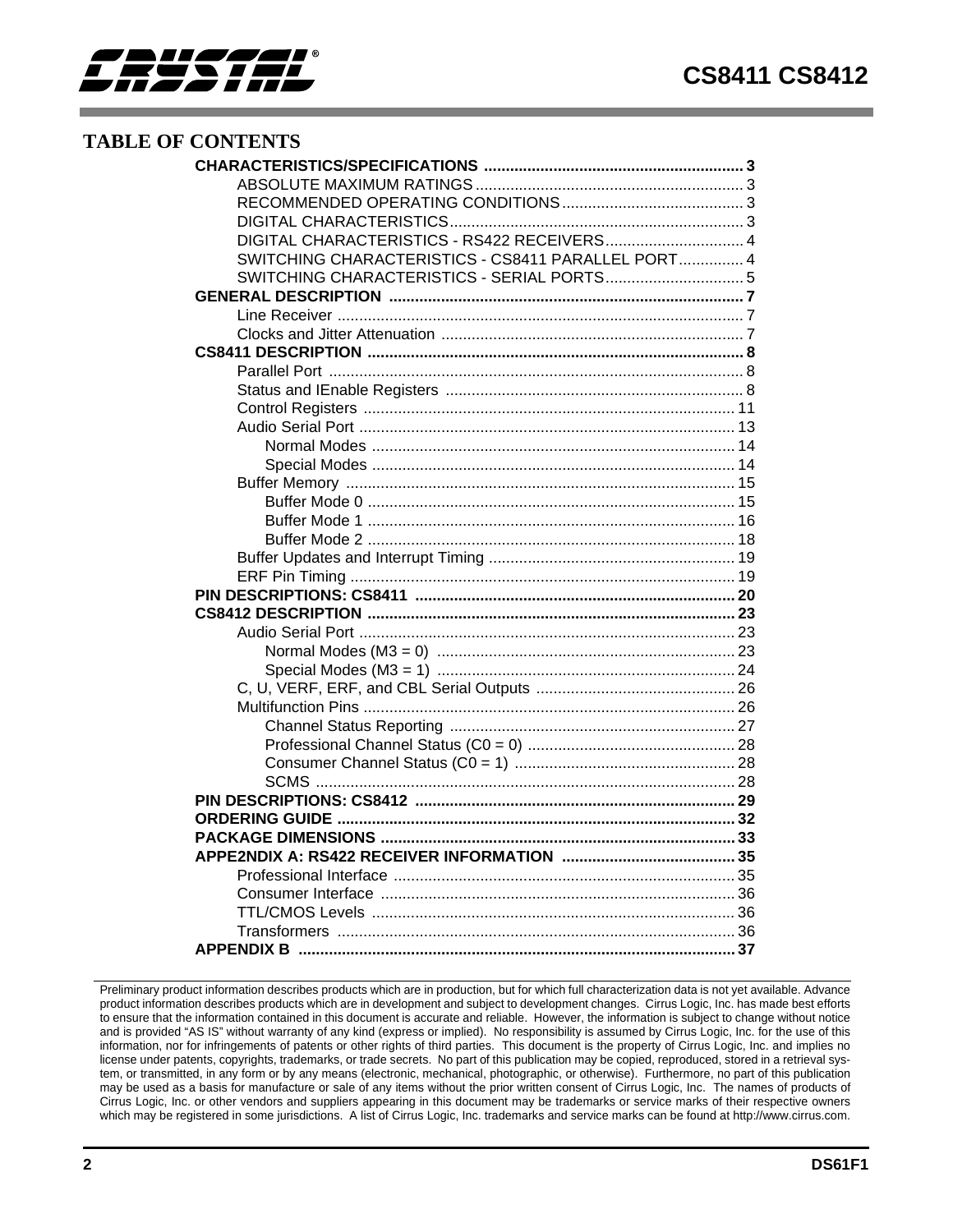<span id="page-2-0"></span>

## **CHARACTERISTICS/SPECIFICATIONS**

## **ABSOLUTE MAXIMUM RATINGS** (GND = 0V, all voltages with respect to ground)

| <b>Parameter</b>                               | Symbol                     | Min    | Max         | <b>Units</b> |
|------------------------------------------------|----------------------------|--------|-------------|--------------|
| Power Supply Voltage                           | VD+, VA+                   |        | 6.0         |              |
| Input Current, Any Pin Except Supply<br>Note 1 | <b>I</b> <sub>in</sub>     |        | $+10$       | mA           |
| Input Voltage, Any Pin except RXP, RXN         | $\mathsf{V}_{\mathsf{IN}}$ | $-0.3$ | $VD+ + 0.3$ |              |
| Input Voltage, RXP and RXN                     | $V_{IN}$                   | $-12$  | 12          |              |
| Ambient Operating Temperature (power applied)  | ΙA                         | -55    | 125         | °C           |
| Storage Temperature                            | <sup>I</sup> sta           | -65    | 150         | °€           |

Notes: 1. Transient currents of up to 100 mA will not cause SCR latch-up.

WARNING: Operation beyond these limits may result in permanent damage to the device. Normal operation is not guaranteed at these extremes.

## **RECOMMENDED OPERATING CONDITIONS** (GND = 0V; all voltages with respect to ground)

| <b>Parameter</b>                      | Symbol                | Min   | <b>Typ</b> | Max | <b>Unit</b> |             |
|---------------------------------------|-----------------------|-------|------------|-----|-------------|-------------|
| Power Supply Voltage                  | $VD+$ , $VA+$         | 4.5   | 5.0        | 5.5 | V           |             |
| <b>Supply Current</b>                 | VA+<br><sup>1</sup> A |       | 20         | 30  | mA          |             |
|                                       | VD+                   | םי    |            | 20  | 30          | mA          |
| <b>Ambient Operating Temperature:</b> | CS8411/12-CP or -CS   | $T_A$ |            | 25  | 70          | $^{\circ}C$ |
|                                       | CS8411/12-IP or -IS   |       | $-40$      |     | 85          | $^{\circ}C$ |
|                                       | Note 2                |       |            |     |             |             |
| Power Consumption                     |                       | $P_D$ |            | 135 | 248         | mW          |

Notes: 2. The '-CP' and '-CS' parts are specified to operate over 0 to 70 °C but are tested at 25 °C only. The '-IP' and '-IS' parts are tested over the full -40 to 85 °C temperature range.

## **DIGITAL CHARACTERISTICS**  $(T_A = 25 \text{ °C}$  for suffixes '-CP' & '-CS',  $T_A = -40$  to 85  $\text{ °C}$  for '-IP' & '-IS';

 $VD+, VA+ = 5V \pm 10\%)$ 

| <b>Parameter</b>                      | Symbol              | Min             | <b>Typ</b>   | <b>Max</b>  | Unit  |            |
|---------------------------------------|---------------------|-----------------|--------------|-------------|-------|------------|
| High-Level Input Voltage              | except RXP, RXN     | V <sub>IH</sub> | 2.4          |             |       | V          |
| Low-Level Input Voltage               | except RXP, RXN     | V <sub>IL</sub> |              |             | 0.4   | V          |
| High-Level Output Voltage             | $(IO = 200 \mu A)$  | $V_{OH}$        | $VD + - 1.0$ |             |       | V          |
| Low-Level Output Voltage              | $(IO = -3.2 mA)$    | $V_{OL}$        |              |             | 0.5   | V          |
| Input Leakage Current                 |                     | <sup>l</sup> in |              | 1.0         | 10    | μA         |
| Input Sample Frequency                | CS8411/12-CP or -CS | $F_S$           | 25           |             | 55    | <b>kHz</b> |
|                                       | CS8411/12-IP or -IS | $F_{\rm S}$     | 30           |             | 50    | kHz        |
|                                       | Note 3              |                 |              |             |       |            |
| <b>Master Clock Frequency</b>         | Note 3              | <b>MCK</b>      | 6.4          | 256 X $F_S$ | 14.08 | <b>MHz</b> |
| <b>MCK Clock Jitter</b>               |                     |                 |              | 200         |       | ps RMS     |
| MCK Duty Cycle (high time/cycle time) |                     |                 |              | 50          |       | %          |

3.  $F_S$  is defined as the incoming audio sample frequency per channel.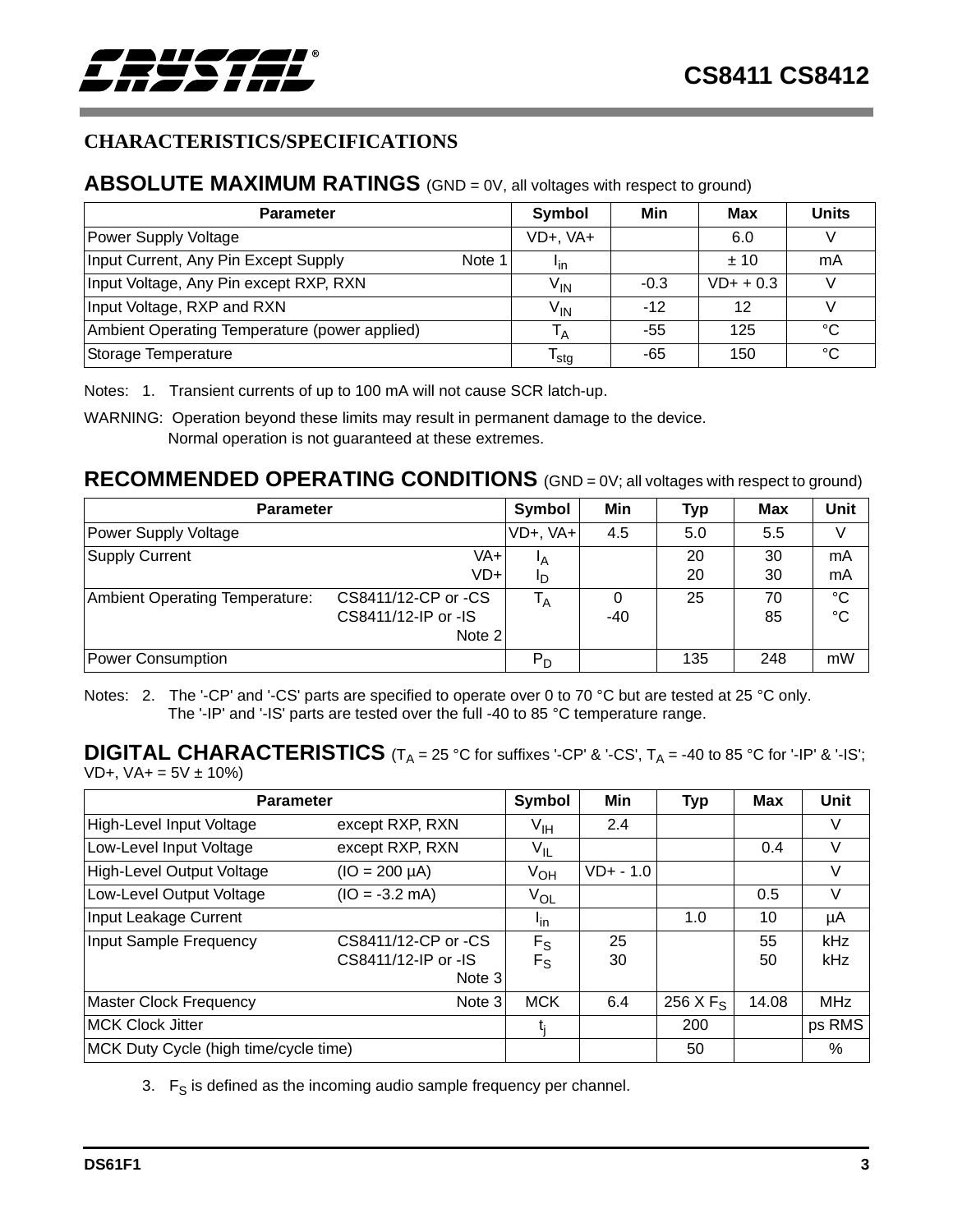<span id="page-3-0"></span>

#### **DIGITAL CHARACTERISTICS - RS422 RECEIVERS** (RXP, RXN pins only; VD+ = 5V ± 10%)

|                                                         | <b>Symbol</b>      | Min        | <b>Typ</b>                 | Max | Unit |  |           |
|---------------------------------------------------------|--------------------|------------|----------------------------|-----|------|--|-----------|
| Input Resistance                                        | $(-7V < VCM < 7V)$ | Note 4     | $\mathsf{z}_{\mathsf{IN}}$ |     | 10   |  | $k\Omega$ |
| Differential Input Voltage, RXP to RXN (-7V < VCM < 7V) |                    |            |                            | 200 |      |  | mV        |
|                                                         |                    | Note $4.5$ |                            |     |      |  |           |
| Input Hysteresis                                        |                    |            | <b>VHYST</b>               |     | 50   |  | mV        |

#### Notes: 4. VCM - Input Common Mode Range

5. When the receiver inputs are configured for singe ended operation (e.g. consumer configuration) the signal amplitude must exceed 400m Vp-p for the differential voltage on RXP to RXN to exceed 200mV. This represents twice the minimum signal level of 200 mVp-p specified in CP340/1201 and IEC-958 (which are not RS-422 compliant).

## **SWITCHING CHARACTERISTICS - CS8411 PARALLEL PORT** (T<sub>A</sub> = 25 °C for suf-

fixes '-CP' and '-CS'; T<sub>A</sub> = -40 to 85 °C for suffixes '-IP' and '-IS'; VD+, VA+ = 5V ± 10%; Inputs: Logic 0 = DGND, logic  $1 = VD +$ ;  $CL = 20 \,\text{pF}$ )

| <b>Parameter</b>           | Symbol               | Min                      | <b>Typ</b> | <b>Max</b> | Unit |    |
|----------------------------|----------------------|--------------------------|------------|------------|------|----|
| ADDRESS valid to CS low    |                      | <sup>l</sup> adcss       | 13.5       |            |      | ns |
| CS high to ADDRESS invalid |                      | <sup>L</sup> csadh       | $\Omega$   |            |      | ns |
| RD/WR valid to CS low      |                      | <sup>t</sup> rwcss       | 10         |            |      | ns |
| CS low to RD/WR invalid    |                      | <sup>L</sup> csrwi       | 35         |            |      | ns |
| CS low                     |                      | $\mathfrak{r}_{\rm csl}$ | 35         |            |      | ns |
| DATA valid to CS rising    | RD/WR low (writing)  | t <sub>dcssw</sub>       | 32         |            |      | ns |
| CS high to DATA invalid    | RD/WR low (writing)  | <sup>L</sup> csdhw       | $\Omega$   |            |      | ns |
| CS falling to DATA valid   | RD/WR high (reading) | <sup>T</sup> csddr       |            |            | 35   | ns |
| CS rising to DATA Hi-Z     | RD/WR high (reading) | <sup>I</sup> csdhr       | 5          |            |      | ns |



**CS8411 Parallel Port Timing**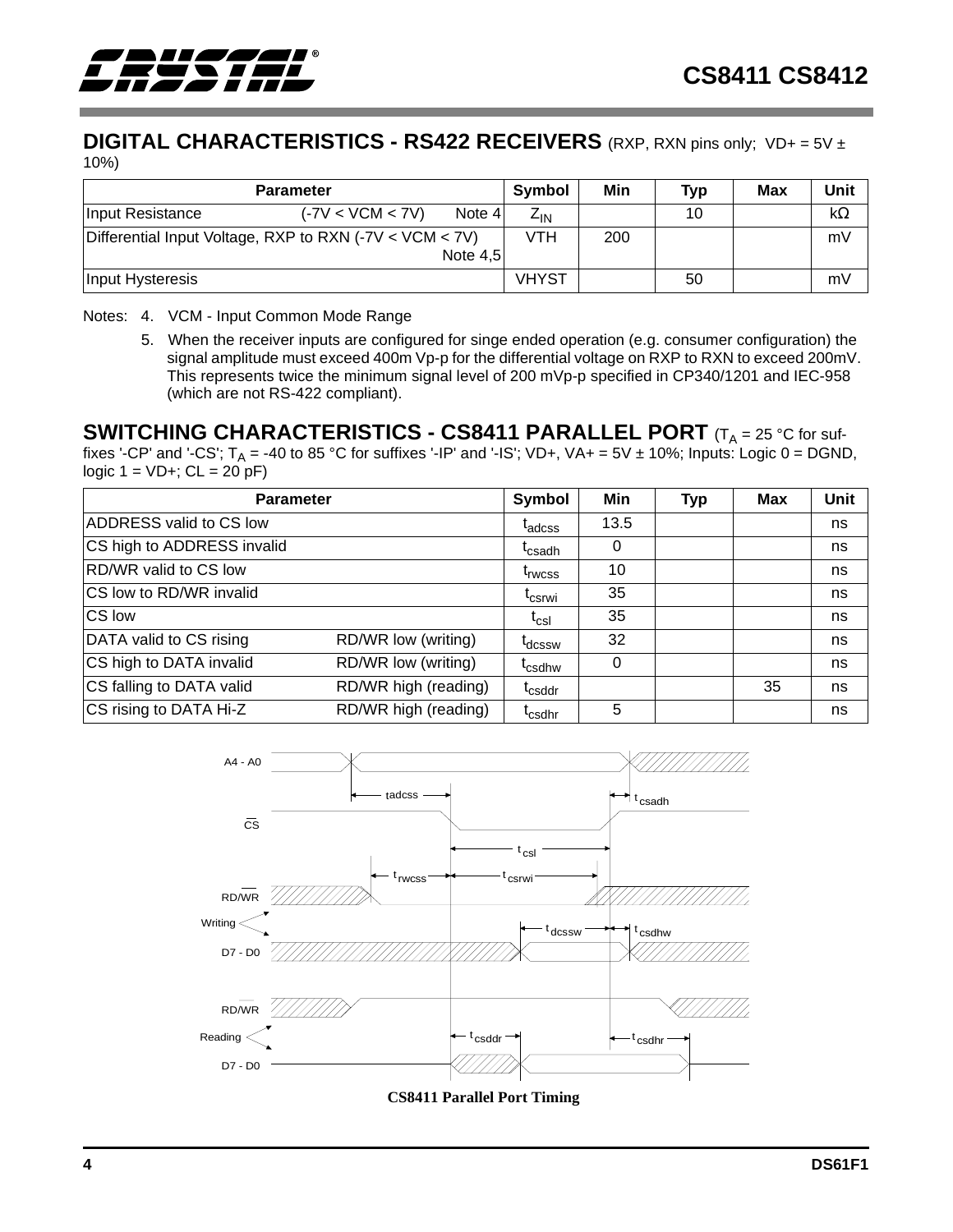<span id="page-4-0"></span>

## **SWITCHING CHARACTERISTICS - SERIAL PORTS**

(T<sub>A</sub> = 25 °C for suffixes '-CP' and '-CS'; T<sub>A</sub> = -40 to 85 °C for suffixes '-IP' and '-IS'; VD+, VA+ = 5V  $\pm$  10%; Inputs: Logic 0 = DGND, logic 1 = VD+; CL = 20 pF)

|                                     | <b>Parameter</b>       |           |                                |        |                 | Max    | Unit      |
|-------------------------------------|------------------------|-----------|--------------------------------|--------|-----------------|--------|-----------|
| <b>SCK Frequency</b>                | Master Mode Notes 6, 7 |           | t <sub>sck</sub>               |        | OWRx32          |        | <b>Hz</b> |
|                                     | Slave Mode             | Note 7    |                                | OWRx32 |                 | 128xFs | Hz        |
| SCK falling to FSYNC delay          | Master Mode Notes 7, 8 |           | t <sub>sfdm</sub>              | $-20$  |                 | 20     | ns        |
| <b>SCK Pulse Width Low</b>          | Slave Mode             | Note 7    | $\mathfrak{r}_{\text{sckl}}$   | 40     |                 |        | ns        |
| <b>SCK Pulse Width High</b>         | Slave Mode             | Note 7    | <sup>I</sup> sckh              | 40     |                 |        | ns        |
| SCK rising to FSYNC edge delay      | Slave Mode             | Notes 7,8 | $\mathfrak{r}_{\mathsf{sfds}}$ | 20     |                 |        | ns        |
| FSYNC edge to SCK rising setup      | Slave Mode             | Notes 7,8 | t <sub>fss</sub>               | 20     |                 |        | ns        |
| SCK falling (rising) to SDATA valid |                        | Note 8    | $\mathfrak{t}_{\text{ssv}}$    |        |                 | 20     | ns        |
| C, U, CBL valid to FSYNC edge       | CS8412                 | Note 8    | t <sub>cuvf</sub>              |        | $1/f_{\rm sck}$ |        | s         |
| MCK to FSYNC edge delay             | FSYNC from RXN/RXP     |           | <sup>I</sup> mfd               |        | 15              |        | ns        |

- 6. The output word rate, OWR, refers to the frequency at which an audio sample is output from the part. (A stereo pair is two audio samples.) Therefore, in Master mode, there are always 32 SCK periods in one audio sample. In Slave mode, exactly 32 SCK periods per audio sample must be provided in most serial port formats. Therefor, if SCK is 128 x Fs, then SCK must be gated to provide exactly 32 periods per audio sample.
- 7. In master mode SCK and FSYNC are outputs. In Slave mode they are inputs. In the CS8411, control reg. 2 bit 1, MSTR, selects master. In the CS8412, formats 1, 3 and 9 are slaves.
- 8. The table above assumes data is output on the falling edge and latched on the rising edge. With the CS8411 the edge is selectable. The table is defined for the CS8411 with control reg. 2 bit 0, SCED, set to one, and for the CS8412 in formats 2, 3, 5, 6 and 7. For the other formats, the table and figure edges must be reversed (i.e.. "rising" to "falling" and vice versa).



**Master Mode & C, U Port**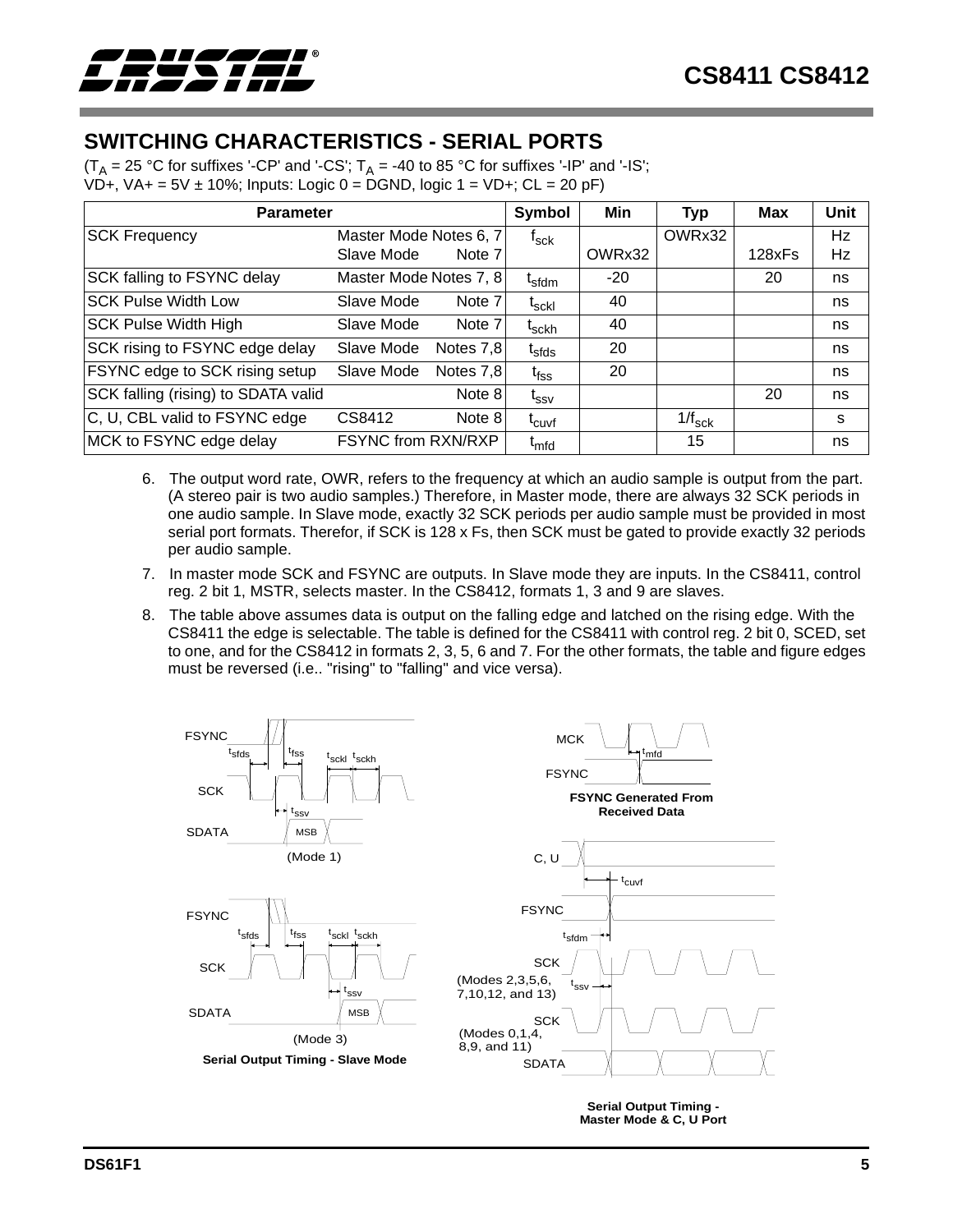







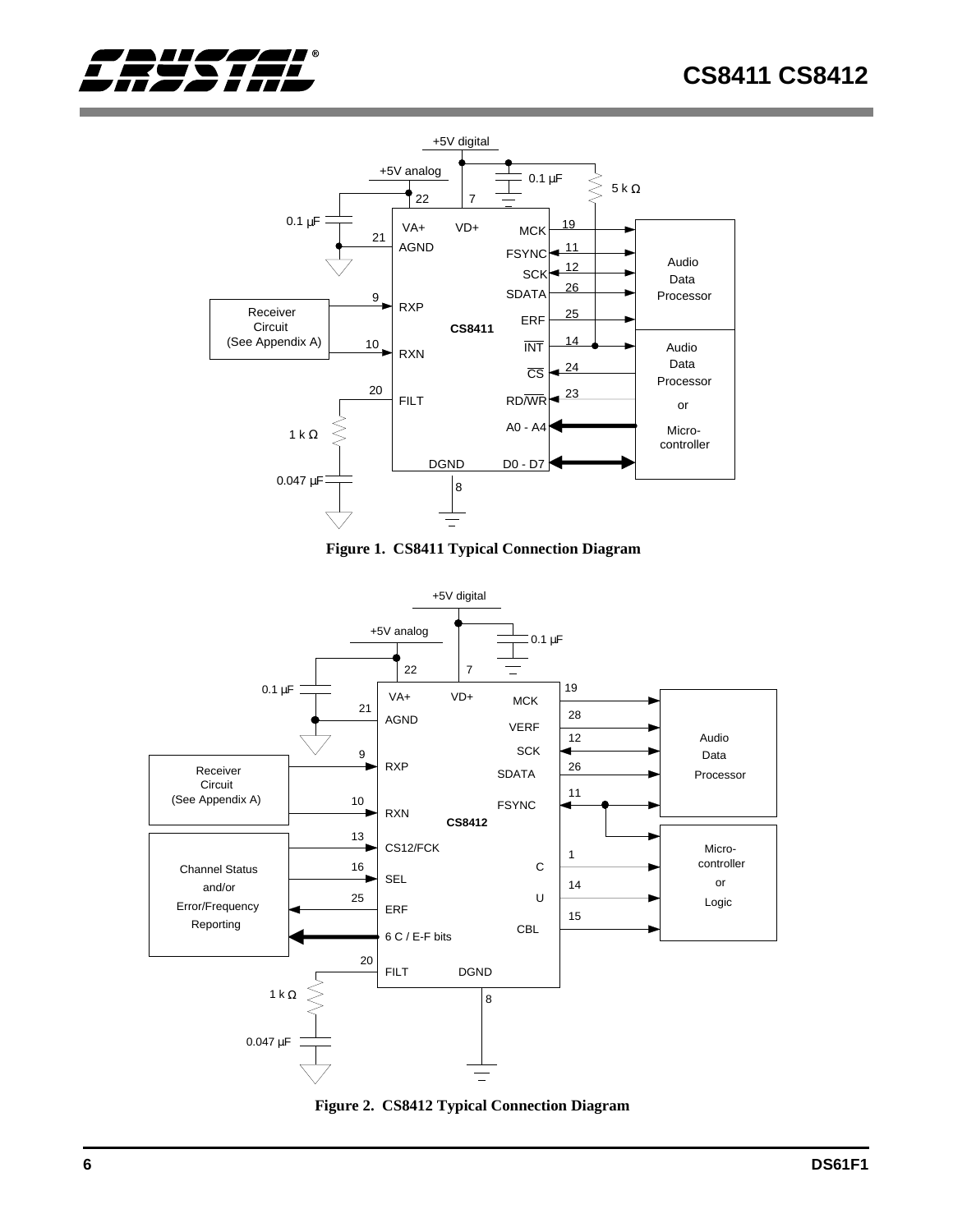<span id="page-6-0"></span>

## **GENERAL DESCRIPTION**

The CS8411/12 are monolithic CMOS circuits that receive and decode audio and digital data according to the AES/EBU, IEC958, S/PDIF, and EIAJ CP-340 interface standards. Both chips contain RS422 line receivers and Phase-Locked Loops (PLL) that recover the clock and synchronization signals, and de-multiplex the audio and digital data. The CS8411 contains a configurable internal buffer memory, read via a parallel port, which can buffer channel status, user, and optionally auxiliary data. The CS8412 de-multiplexes the channel status, user, and validity information directly to serial output pins with dedicated pins for the most important channel status bits. Both chips also contain extensive error reporting as well as incoming sample frequency indication for auto-set applications.

Familiarity with the AES/EBU and IEC958 specifications are assumed throughout this document. The App Note, Overview of Digital Audio Interface Data Structures, contains information on digital audio specifications; however, it is not meant to be a complete reference. To guarantee compliance, the proper standards documents should be obtained. The AES/EBU standard, AES3-1985, should be obtained from the Audio Engineering Society or ANSI (ANSI document # ANSI S4.40- 1985); the IEC958 standard from the International Electrotechnical Commission; and the EIAJ CP-340 standard from the Japanese Electronics Bureau.

### **Line Receiver**

The RS422 line receiver can decode differential as well as single ended inputs. The receiver consists of a differential input Schmitt trigger with 50 mV of hysteresis. The hysteresis prevents noisy signals from corrupting the phase detector. Appendix A contains more information on how to configure the line receivers for differential and single ended signals.

## **Clocks and Jitter Attenuation**

The primary function of these chips is to recover audio data and low jitter clocks from a digital audio transmission line. The clocks that can be generated are MCK (256  $\times$  FS), SCK (64  $\times$  FS), and FSYNC (FS or  $2 \times$  FS). MCK is the output of the voltage controlled oscillator which is a component of the PLL. The PLL consists of phase and frequency detectors, a second-order loop filter, and a voltage controlled oscillator. All components of the PLL are on chip with the exception of a resistor and capacitor used in the loop filter. This filter is connected between the FILT pin and AGND. The closedloop transfer function, which specifies the PLL's jitter attenuation characteristics, is shown in Figure [3](#page-7-0). Since most data jitter introduced by the transmission line is high in frequency, it will be strongly attenuated.

Multiple frequency detectors are used to minimize the time it takes the PLL to lock to the incoming data stream and to prevent false lock conditions. When the PLL is not locked to the incoming data stream, the frequency detectors pull the VCO frequency within the lock range of the PLL. When no digital audio data is present, the VCO frequency is pulled to its minimum value.

As a master, SCK is always MCK divided by four, producing a frequency of  $64 \times FS$ . In the CS8411, FSYNC can be programmed to be a divided version of MCK or it can be generated directly from the incoming data stream. In the CS8412, FSYNC is always generated from the incoming data stream. When FSYNC is generated from the data, its edges are extracted at times when intersymbol interference is at a minimum. This provides a sample frequency clock that is as spectrally pure as the digital audio source clock for moderate length transmission lines. For long transmission lines, the CS8411 can be programmed to generate FSYNC from MCK instead of from the incoming data.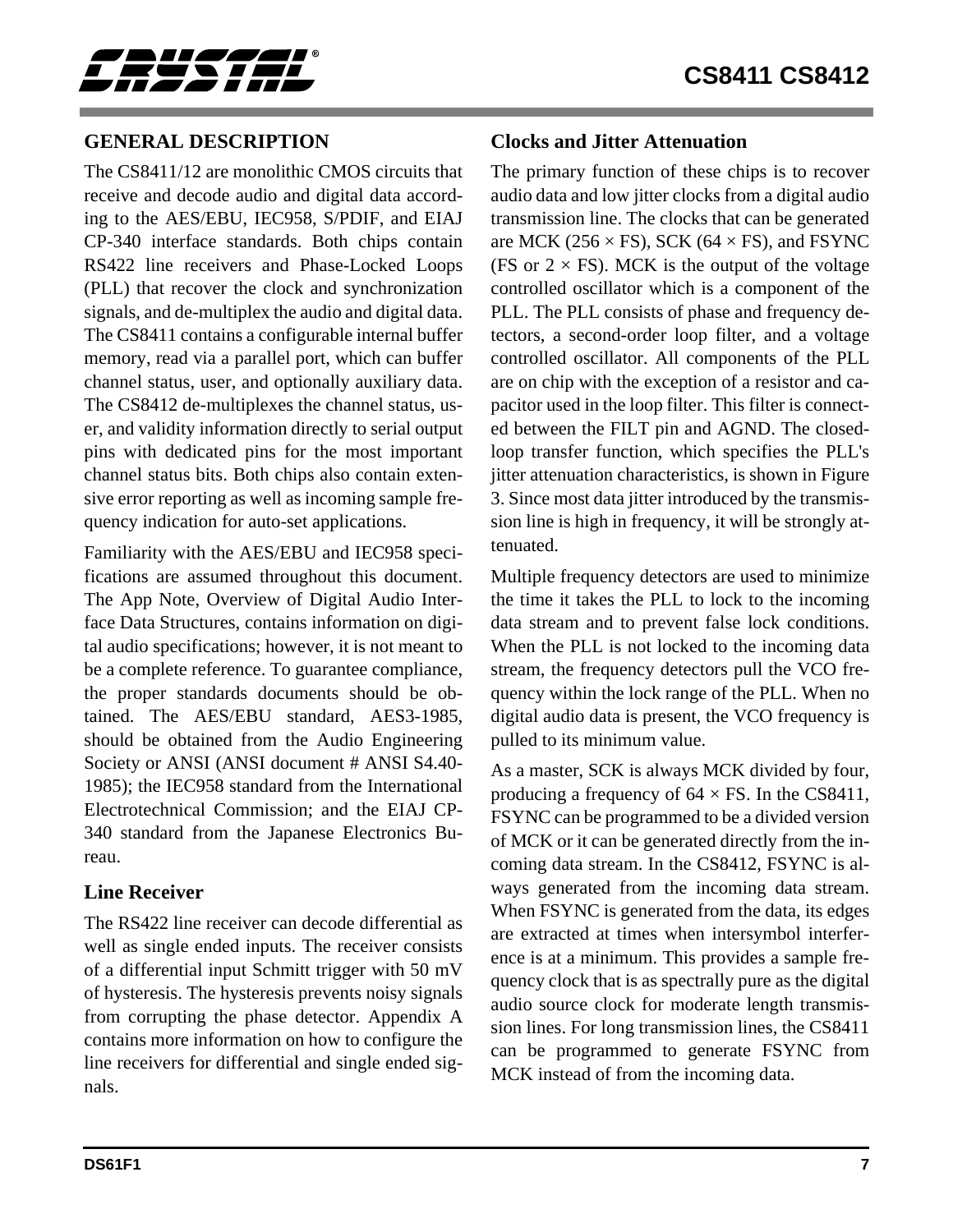<span id="page-7-0"></span>



**Figure 3. Jitter Attenuator Characteristics**

## **CS8411 DESCRIPTION**

The CS8411 is more flexible than the CS8412 but requires a microcontroller or DSP to load internal registers. The CS8412 does not have internal registers so it may be used in a stand-alone mode where no microprocessor or DSP is available.

The CS8411 accepts data from a transmission line coded according to the digital audio interface standards. The I.C. recovers clock and data, and separates the audio data from control information. The audio data is output through a configurable serial port and the control information is stored in internal dual-port RAM. Extensive error reporting is available via internal registers with the option of repeating the last sample when an error occurs. A block diagram of the CS8411 is shown in Figure [4.](#page-8-0)

## **Parallel Port**

The parallel port accesses two status registers, two interrupt enable registers, two control registers, and 28 bytes of dual-port buffer memory. The status registers and interrupt enable registers occupy the same address space. A bit in control register 1 selects the two registers, either status or interrupt enable, that occupy addresses 0 and 1 in the memory map. The address bus and the RD/WR line should be valid when CS goes low. If RD/WR is low, the value on the data bus will be written into the buffer memory at the specified address. If RD/WR is high, the value in the buffer memory, at the specified address, is placed on the data bus. Detailed timing for the parallel port can be found in the Switching Characteristics - Parallel Port table.

The memory space on the CS8411 is allocated as shown in Figure [5.](#page-9-0) There are three defined buffer modes selectable by two bits in control register 1. Further information on the buffer modes can be found in the Control Registers section.

### **Status and IEnable Registers**

The status and interrupt enable registers occupy the same address space. The IER/SR bit in control register 1 selects whether the status registers (IER/SR  $= 0$ ) or the IEnable registers (IER/SR  $= 1$ ) occupy addresses 0 and 1. Upon power-up, the control and IEnable registers contain all zeros; therefore, the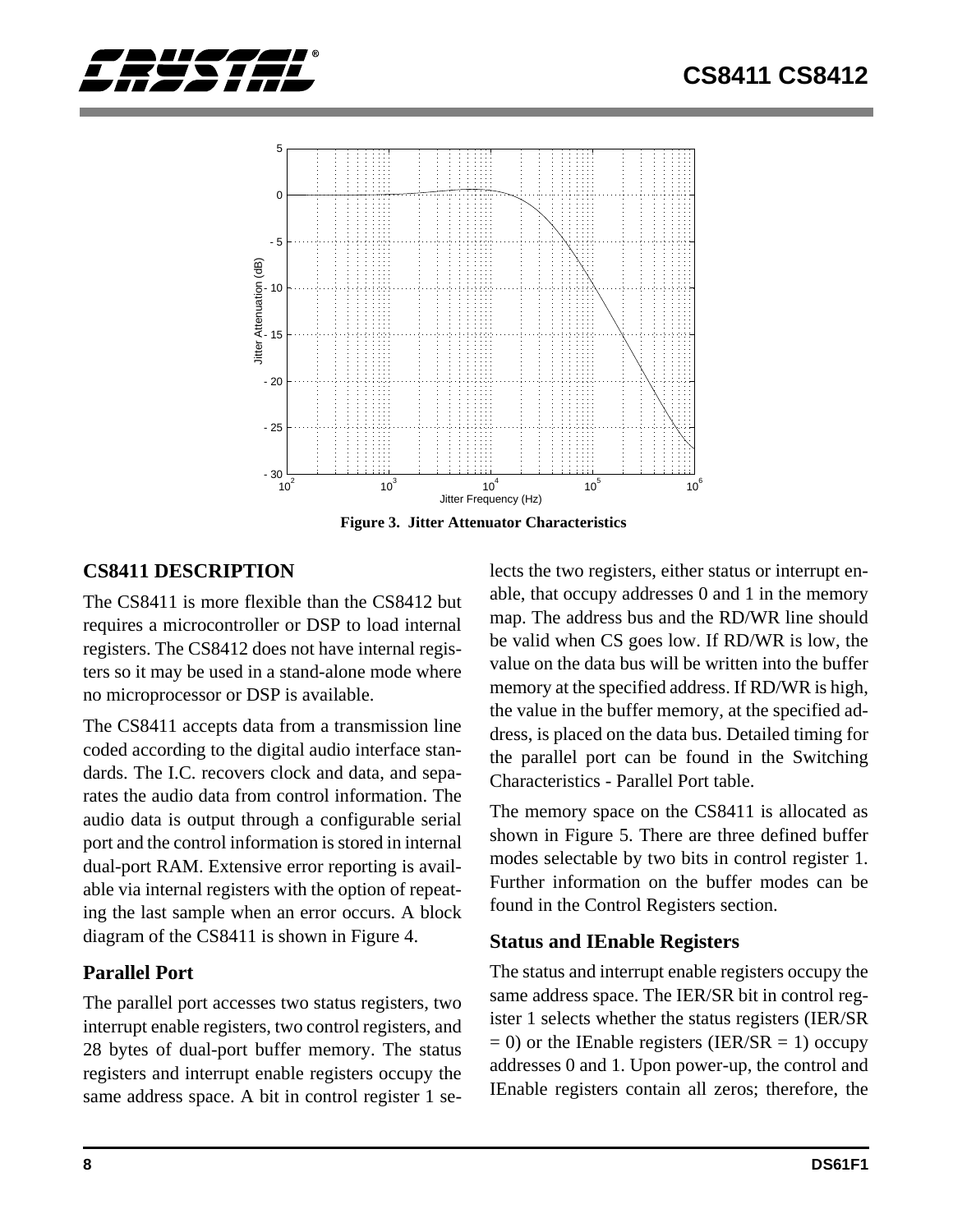<span id="page-8-0"></span>



**Figure 4. CS8411 Block Diagram**

status registers are visible and all interrupts are disabled. The IER/SR bit must be set to make the IEnable registers visible.

Status register 1 (SR1), shown in Figure [6,](#page-9-0) reports all the conditions that can generate a low pulse, four SCLK cycles wide, on the interrupt pin (INT). The three least significant bits, FLAG2-FLAG0, are used to monitor the ram buffer. These bits continually change and indicate the position of the buffer pointer which points to the buffer memory location currently being written. Each flag has a corresponding interrupt enable bit in IEnable register 1 which, when set, allows a transition on the flag to generate a pulse on the interrupt pin. FLAG0 and FLAG1 cause interrupts on both edges whereas

FLAG2 causes an interrupt on the rising edge only. Further information, including timing, on the flags can be found in the Buffer Memory section.

The next five bits; ERF, SLIP, CCHG, CRCE/CRC1, and CSDIF/CRC2, are latches which are set when their corresponding conditions occur, and are reset when SR1 is read. Interrupt pulses are generated the first time that condition occurs. If the status register is not read, further instances of that same condition will not generate another interrupt. ERF is the error flag bit and is set when the ERF pin goes high. It is an OR'ing of the errors listed in status register 2, bits 0 through 4, AND'ed with their associated interrupt enable bits in IEnable register 2.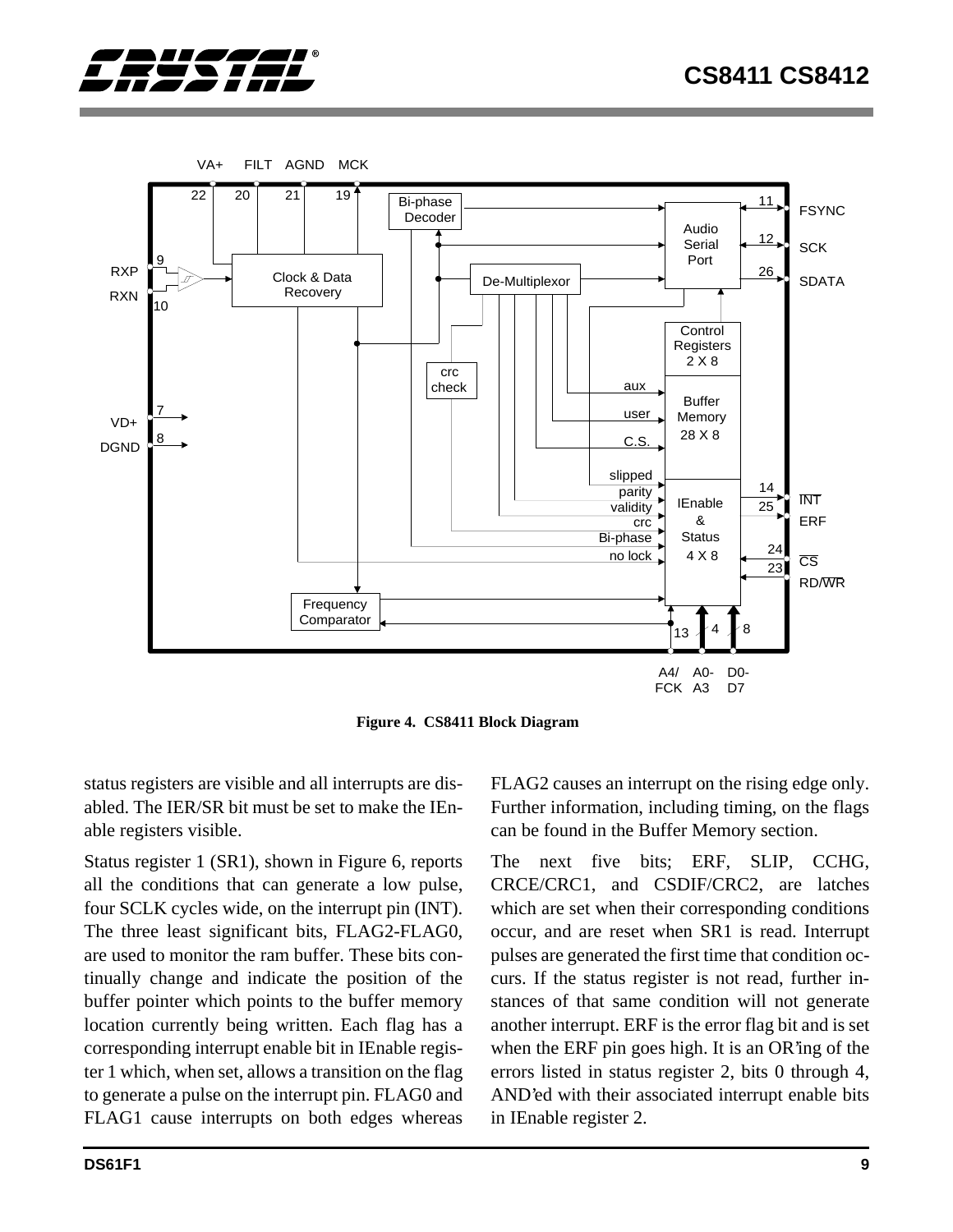<span id="page-9-0"></span>



**X:00 7 6 5 4 3 2 1 0** SR<sub>1</sub>. CSDIF/ CRCE/ CCHG SLIP ERF FLAG2 FLAG1 FLAG0 CRC1 CRC2 IER1. **INTERRUPT ENABLE BITS FOR ABOVE** Þ SR1: CSDIF: CS different between sub-frames. Buffer modes 0 & 1<br>CRC2: CRC Error - sub-frame 2. Buffer mode 2 only. CRC Error - sub-frame 2. Buffer mode 2 only. CRCE: CRC Error - selected sub-frame. Buffer modes 0 & 1<br>CRC1: CRC Error - sub-frame 1. Buffer mode 2 only. CRC1: CRC Error - sub-frame 1. Buffer mode 2 only.<br>CCHG: Channel Status changed Channel Status changed SLIP: Slipped an audio sample<br>ERF: Error Flag. ORing of all Error Flag. ORing of all errors in SR2. FLAG2: High for first four bytes of channel status FLAG1: Memory mode dependent - See Figure [11](#page-15-0) FLAG0: High for last two bytes of user data. IER1: Enables the corresponding bit in SR1. A "1" enables the interrupt. A "0" masks the interrupt.

**Figure 6. Status/IEnable Register 1**

SLIP is only valid when the audio port is in slave mode (FSYNC and SCK are inputs to the CS8411). This flag is set when an audio sample is dropped or reread because the audio data output from the part is at a different frequency than the data received from the transmission line. CCHG is set when any bit in channel status bytes 0 through 3, stored in the buffer, changes from one block to the next. In buffer modes 0 and 1, only one channel of channel status data is buffered, so CCHG is only affected by that channel. (CS2/CS1 in CR1 selects which channel is buffered.) In buffer mode 2 both channels are buffered, so both channels affect CCHG. This bit is updated after each byte (0 to 3) is written to the buffer. The two most significant bits in SR1, CRCE/CRC1 and CSDIF/CRC2, are dual function flags. In buffer modes 0 and 1, they are CRCE and CSDIF, and in buffer mode 2, they are CRC1 and CRC2. In buffer modes 0 and 1, the channel selected by the CS2/CS1 bit is stored in RAM and CRCE indicates that a CRC error occurred in that channel. CSDIF is set if there is any difference between the channel status bits of each channel. In buffer mode 2 channel status from both channels is buffered, with CRC1 indicating a CRC error in channel 1 and CRC2 indicating a CRC error in channel 2. CRCE, CRC1, and CRC2 are updated at the block boundary. Block boundary violations also cause CRC1,2 or CRCE to be set.

IEnable register 1, which occupies the same address space as status register 1, contains interrupt enable bits for all conditions in status register 1. A "1" in a bit location enables the same bit location in status register 1 to generate an interrupt pulse. A "0" masks that particular status bit from causing an interrupt.

Status register 2 (SR2) reports all the conditions that can affect the error flag bit in SR1 and the error pin (ERF), and can specify the received clock frequency. As previously mentioned, the first five bits of SR2 are AND'ed with their interrupt enable bits (in IER2) and then OR'ed to create ERF. The V,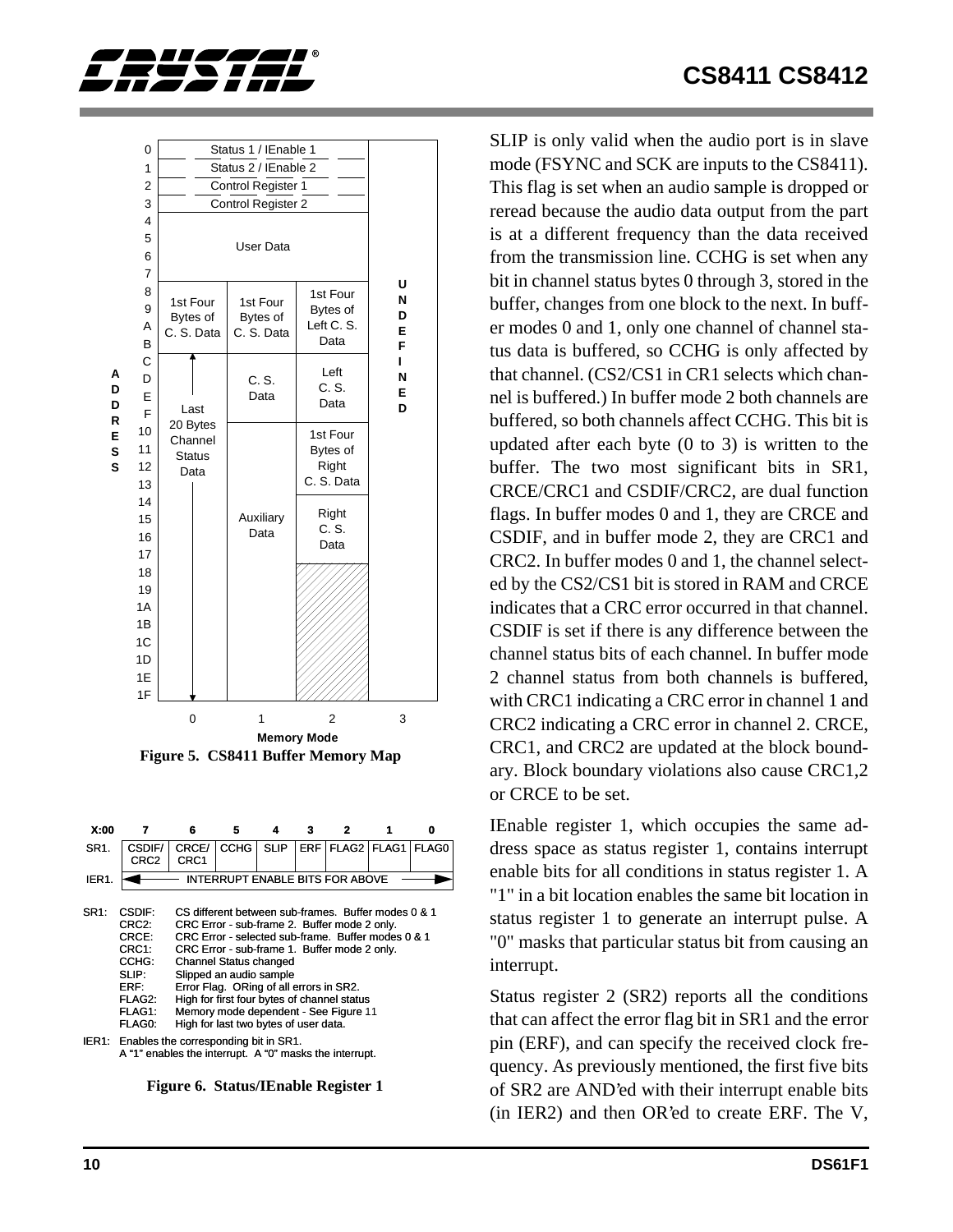<span id="page-10-0"></span>

PARITY, CODE and LOCK bits are latches which are set when their corresponding conditions occur, and are reset when SR2 is read. The ERF pin is asserted each time the error occurs assuming the interrupt enable bit in IER2 is set for that particular error. When the ERF pin is asserted, the ERF bit in SR1 is set. If the ERF bit was not set prior to the ERF pin assertion, an interrupt will be generated (assuming bit 3 in IER1 is set). Although the ERF pin is asserted for each occurrence of an enabled error condition, the ERF bit will only cause an interrupt once if SR1 is not read.

V is the validity status bit which is set any time the received validity bit is high. PARITY is set when a parity error is detected. CODE is set when a biphase coding error is detected. LOCK is asserted when the receiver PLL is not locked and occurs when there is no input on RXP/RXN, or if the received frequency is out of the receiver lock range (25 kHz to 55 kHz). Lock is achieved after receiving three frame preambles followed by one block preamble, and is lost after four consecutive frame preambles are not received.

| X:01             |                                                                                                                                                                                                                                                                      | հ                 | 5     |          |  |           |                                      | Λ |
|------------------|----------------------------------------------------------------------------------------------------------------------------------------------------------------------------------------------------------------------------------------------------------------------|-------------------|-------|----------|--|-----------|--------------------------------------|---|
| SR <sub>2</sub>  | FREQ2                                                                                                                                                                                                                                                                | FREQ1             | FREQ0 | Reserved |  | LOCK CODE | <b>PARITY</b>                        | V |
| IER <sub>2</sub> | TEST <sub>1</sub>                                                                                                                                                                                                                                                    | TEST <sub>0</sub> |       |          |  |           | INT. ENABLE BITS<br><b>FOR ABOVE</b> |   |
| SR2:             | FREQ2:<br>The 3 FREQ bits indicate incoming sample frequency.<br>(must have 6.144 MHz clock on FCK pin and FCEN<br>FREQ1:<br>FREQ0:<br>must be "1")<br>Out-of-Lock error<br>LOCK:<br>CODE:<br>Coding violation<br>PARITY:<br>Parity error<br>Validity bit high<br>V٠ |                   |       |          |  |           |                                      |   |
|                  | IER2: TEST1,0: (0 on power-up) Must stay at "0".<br>INT. ENABLES: Enables the corresponding bit in SR2.<br>A "1" enables the interrupt. A "0" masks the interrupt.                                                                                                   |                   |       |          |  |           |                                      |   |

**Figure 7. Status/IEnable Register 2**

The upper three bits in SR2, FREQ2-FREQ0, can report the receiver frequency when the receiver is locked. These bits are only valid when FCEN in control register 1 is set, and a 6.144 MHz clock is applied to the FCK pin. When FCEN is set, the A4/FCK pin is used as FCK and A4 is internally set to zero; therefore, only the lower half of the buffer

can be accessed. Table 1 lists the frequency ranges reported. The FREQ bits are updated three times per block and the clock on the FCK pin must be valid for two thirds of a block for the FREQ bits to be accurate. The vast majority of audio systems must meet the 400 ppm tolerance listed in the table. The 4% tolerance is provided for unique situations where the approximate frequency needs to be known, even though that frequency is outside the normal audio specifications.

|   | FREQ2 FREQ1 FREQ0 | <b>Sample Frequency</b> |
|---|-------------------|-------------------------|
| 0 | O                 | Out of Range            |
| 0 | ი                 | 48 kHz $\pm$ 4%         |
| 0 |                   | 44.1 kHz $\pm$ 4%       |
| O |                   | 32 kHz $\pm$ 4%         |
| 1 | ი                 | 48 kHz $\pm$ 400 ppm    |
|   | ი                 | 44.1 kHz ± 400 ppm      |
|   |                   | 44.056 kHz ± 400 ppm    |
|   |                   | 32 kHz ± 400 ppm        |

**Table 1. Incoming Sample Frequency Bits** IEnable register 2 has corresponding interrupt enable bits for the first five bits in SR2. A "1" enables the condition in SR2 to cause ERF to go high, while a "0" masks that condition. Bit 5 is unused and bits6 and 7, the two most significant bits, are factory test bits and must be set to zero when writing to this register. The CS8411 sets these bits to zero on power-up.

#### **Control Registers**

The CS8411 contains two control registers. Control register1 (CR1), at address 2, selects system level features, while control register 2 (CR2), at address 3, configures the audio serial port.

In control register 1, when RST is low, all outputs are reset except MCK (FSYNC and SCLK are high impedance). After the user sets RST high, the CS8411 comes fully out of reset when the block boundary is found. It is recommended to reset the CS8411 after power-up and any time the user performs a system-wide reset. The serial port, in master mode, will begin to operate as soon as RST goes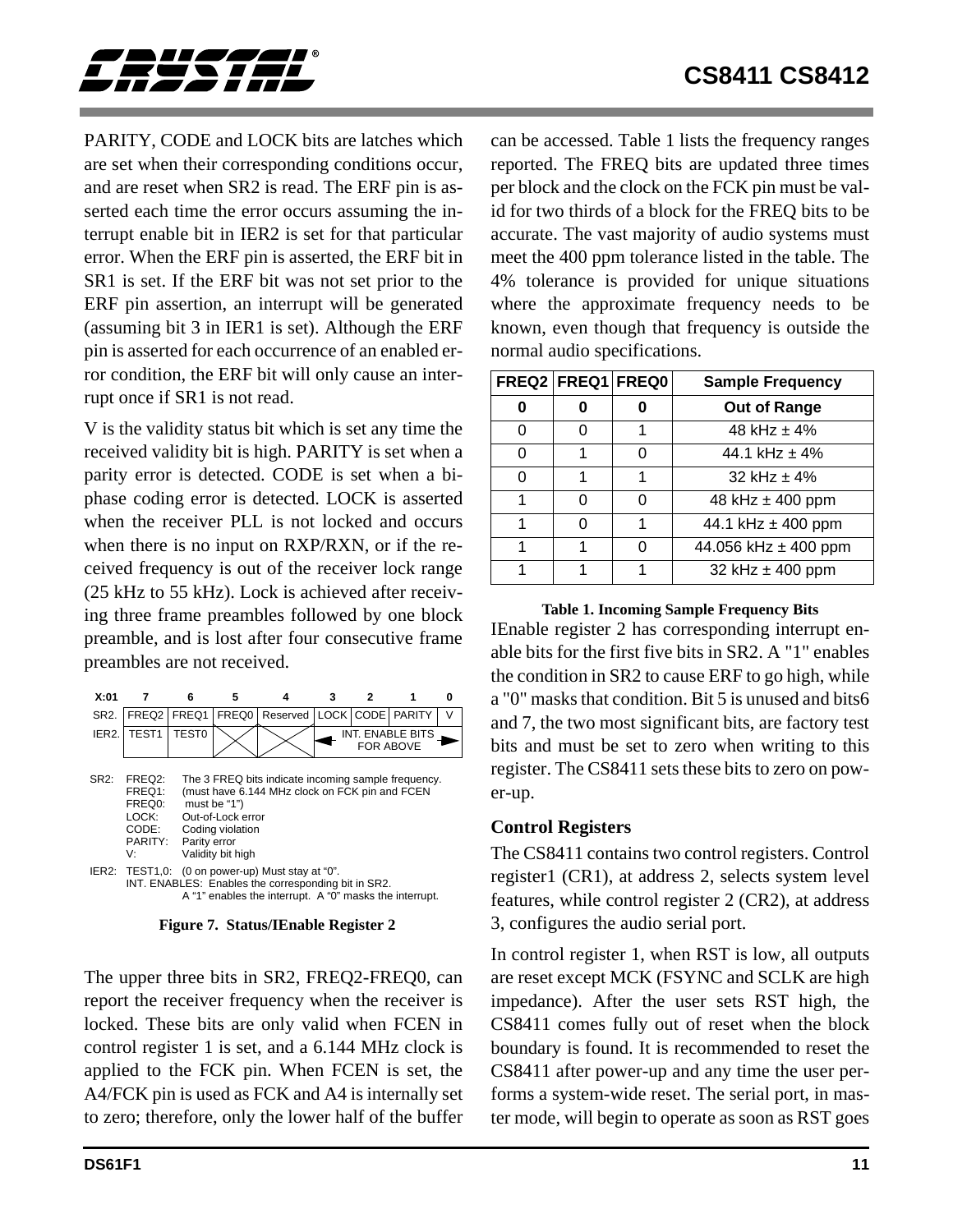

| X:02             |                                                                      | Բ           | 5      |                                                                                                                                                                                                                                                                                                                                                                           |                |                | 0               |
|------------------|----------------------------------------------------------------------|-------------|--------|---------------------------------------------------------------------------------------------------------------------------------------------------------------------------------------------------------------------------------------------------------------------------------------------------------------------------------------------------------------------------|----------------|----------------|-----------------|
| CR <sub>1</sub>  | <b>FPLL</b>                                                          | <b>FCEN</b> | IER/SR | $CS2\overline{CS1}$                                                                                                                                                                                                                                                                                                                                                       | R <sub>1</sub> | B <sub>0</sub> | RS <sup>-</sup> |
| CR <sub>1:</sub> | FPI I.<br>FCEN:<br>IER/SR:<br>$CS2\sqrt{CS1}$ :<br>B1:<br>B0:<br>RST |             |        | 0 - FSYNC from RXP/RXN, 1 - FSYNC from PLL<br>enables freq. comparator (FCK must be 6.144 MHz).<br>[X:00,01] 0 - status, 1 - interrupt enable registers.<br>ch. status to buffer; 0 - sub-frame 1, 1 - sub-frame 2.<br>with B0, selects the buffer memory mode.<br>with B1, selects the buffer memory mode.<br>Resets internal counters. Set to "1" for normal operation. |                |                |                 |

**Figure 8. Control Register 1**

high. B0 and B1 select one of three buffer modes listed in Table 2 and illustrated in Figure 5. In all modes four bytes of user data are stored. In mode 0, one entire block of channel status is stored. In mode 1 eight bytes of channel status and sixteen bytes of auxiliary data are stored. In mode 2, eight bytes of channel status from each sub-frame are stored. The buffer modes are discussed in more detail in the Buffer Memory section. The next bit, CS2/CS1, selects the particular sub-frame of channel status to buffer in modes 0 and 1, and has no effect in mode 2. When CS2/CS1 is low, sub-frame 1 is buffered, and when CS2/CS1 is high, sub-frame 2 is buffered. IER/SR selects which set of registers, either IEnable or status, occupy addresses 0 and 1. When IER/SR is low, the status registers occupy the first two addresses, and when IER/SR is high, the IEnable registers occupy those addresses. FCEN enables the internal frequency counter. A 6.144 MHz clock must be connected to the FCK pin as a reference. The value of the FREQ bits in SR2 are not valid until two thirds of a block of data is received. Since FCK and A4, the most significant address bit, occupy the same pin, A4 is internally set to zero when FCEN is high. Since A4 is forced to zero, the upper half of the buffer is not accessible while using the frequency compare feature. FPLL determines how FSYNC is derived. When FPLL is low, FSYNC is derived from the incoming data, and when FPLL is high, it is derived from the internal phase-locked loop.

Control Register 2 configures the serial port which consists of three pins: SCK, SDATA, and FSYNC. SDATA is always an output, but SCK and FSYNC

| Β1                          | B0 | Mode          | <b>Buffer Memory Contents</b> |  |  |  |
|-----------------------------|----|---------------|-------------------------------|--|--|--|
|                             |    |               | <b>Channel Status</b>         |  |  |  |
|                             |    |               | <b>Auxiliary Data</b>         |  |  |  |
|                             |    | $\mathcal{P}$ | Independent Channel Status    |  |  |  |
|                             |    | 3             | Reserved                      |  |  |  |
| Toble 2 Duffer Moment Modes |    |               |                               |  |  |  |

**Table 2. Buffer Memory Modes**

can be configured as inputs or outputs. FSYNC and SDATA can have a variety of relationships to each other, and the polarity of SCK can be controlled. The large variety of audio data formats provides an easy interface to most DSPs and other audio processors. SDATA is normally just audio data, but special modes are provided that output received biphase data, or received NRZ data with zeros substituted for preamble. Another special mode allows an asynchronous SCK input to read audio data from the serial port without slipping samples. In this mode FSYNC and SDATA are outputs synchronized to the SCK input. Since SCK is asynchronous to the received clock, the number of SCK cycles between FSYNC edges will vary.

| X:03              |                                                                                                                          | 6                | 5                | 4                                                                                                                                                                                                                                                                                                                                                                                                      | 3                |                  |             | 0           |
|-------------------|--------------------------------------------------------------------------------------------------------------------------|------------------|------------------|--------------------------------------------------------------------------------------------------------------------------------------------------------------------------------------------------------------------------------------------------------------------------------------------------------------------------------------------------------------------------------------------------------|------------------|------------------|-------------|-------------|
| CR <sub>2</sub> . | <b>ROER</b>                                                                                                              | SDF <sub>2</sub> | SDF <sub>1</sub> | SDF <sub>0</sub>                                                                                                                                                                                                                                                                                                                                                                                       | FSF <sub>1</sub> | FSF <sub>0</sub> | <b>MSTR</b> | <b>SCED</b> |
| CR2:              | ROER:<br>SDF <sub>2</sub> :<br>SDF <sub>1</sub> :<br>SDF <sub>0</sub> :<br>FSF1:<br>FSF <sub>0</sub> :<br>MSTR:<br>SCED: |                  |                  | Repeat previous value on error (audio data)<br>with SDF0 & SDF1, select serial data format.<br>with SDF0 & SDF2, select serial data format.<br>with SDF1 & SDF2, select serial data format.<br>with FSF0, select FSYNC format.<br>with FSF1, select FSYNC format.<br>When set, SCK and FSYNC are output<br>When set, falling edge of SCK outputs data.<br>When clear, rising edge of SCK outputs data. |                  |                  |             |             |
|                   |                                                                                                                          |                  |                  | $\mathbf{E}$ and $\mathbf{E}$                                                                                                                                                                                                                                                                                                                                                                          |                  |                  |             |             |

**Figure 9. Control Register 2**

ROER, when set, causes the last audio sample to be reread if the error pin, ERF, is active. When out of lock, the CS8411 will output zeros if ROER is set and output random data if ROER is not set. The conditions that activate ERF are those reported in SR2 and enabled in IER2. Figure [10](#page-12-0) illustrates the modes selectable by SDF2-SDF0 and FSF1-FSF0. MSTR, which in most applications will be set to one, determines whether FSYNC and SCK are outputs ( $MSTR = 1$ ) or inputs ( $MSTR = 0$ ). When FSYNC and SCK are inputs (slave mode) the audio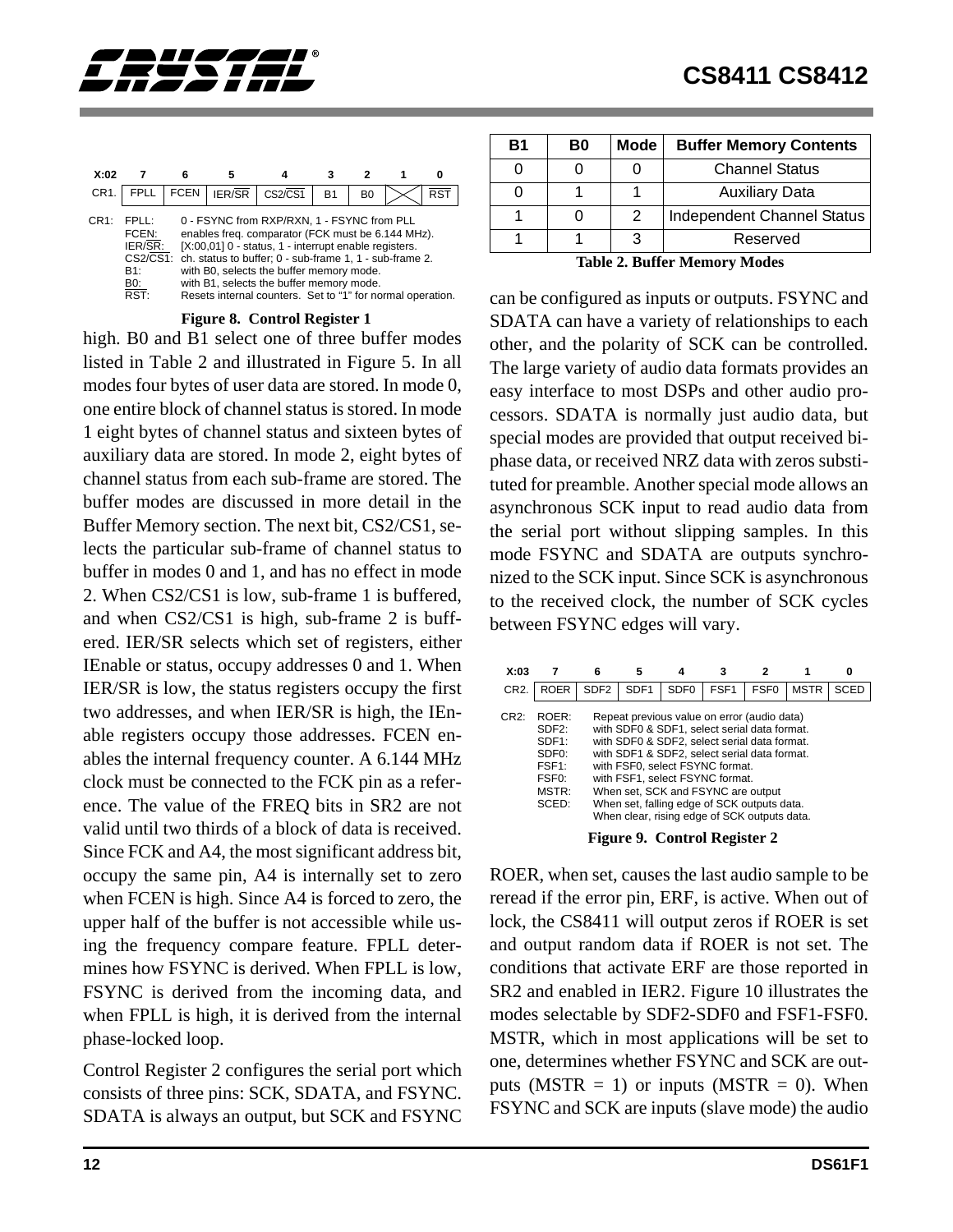<span id="page-12-0"></span>

data can be read twice or missed if the device controlling FSYNC and SCK is on a different timebase than the CS8411. If the audio data is read twice or missed, the SLIP bit in SR1 is set. SCED selects the SCK edge to output data on. SCED high causes data to be output on the falling edge, and SCED low causes data to be output on the rising edge.

## **Audio Serial Port**

The audio serial port outputs the audio data portion from the received data and consists of three pins: SCK, SDATA, and FSYNC. SCK clocks the data out on the SDATA line. The edge that SCK uses to output data is programmable from CR2. FSYNC delineates the audio samples and may indicate the particular channel, left or right. Figure 10 illustrates the multitude of formats that SDATA and FSYNC can take.

## *Normal Modes*

SCK and FSYNC can be inputs  $(MSTR = 0)$  or outputs ( $MSTR = 1$ ), and are usually programmed as outputs. As outputs, SCK contains 32 periods for



\* Error flags are not accurate in these modes

#### **Figure 10. CS8411 Serial Port SDATA and FSYNC Timing**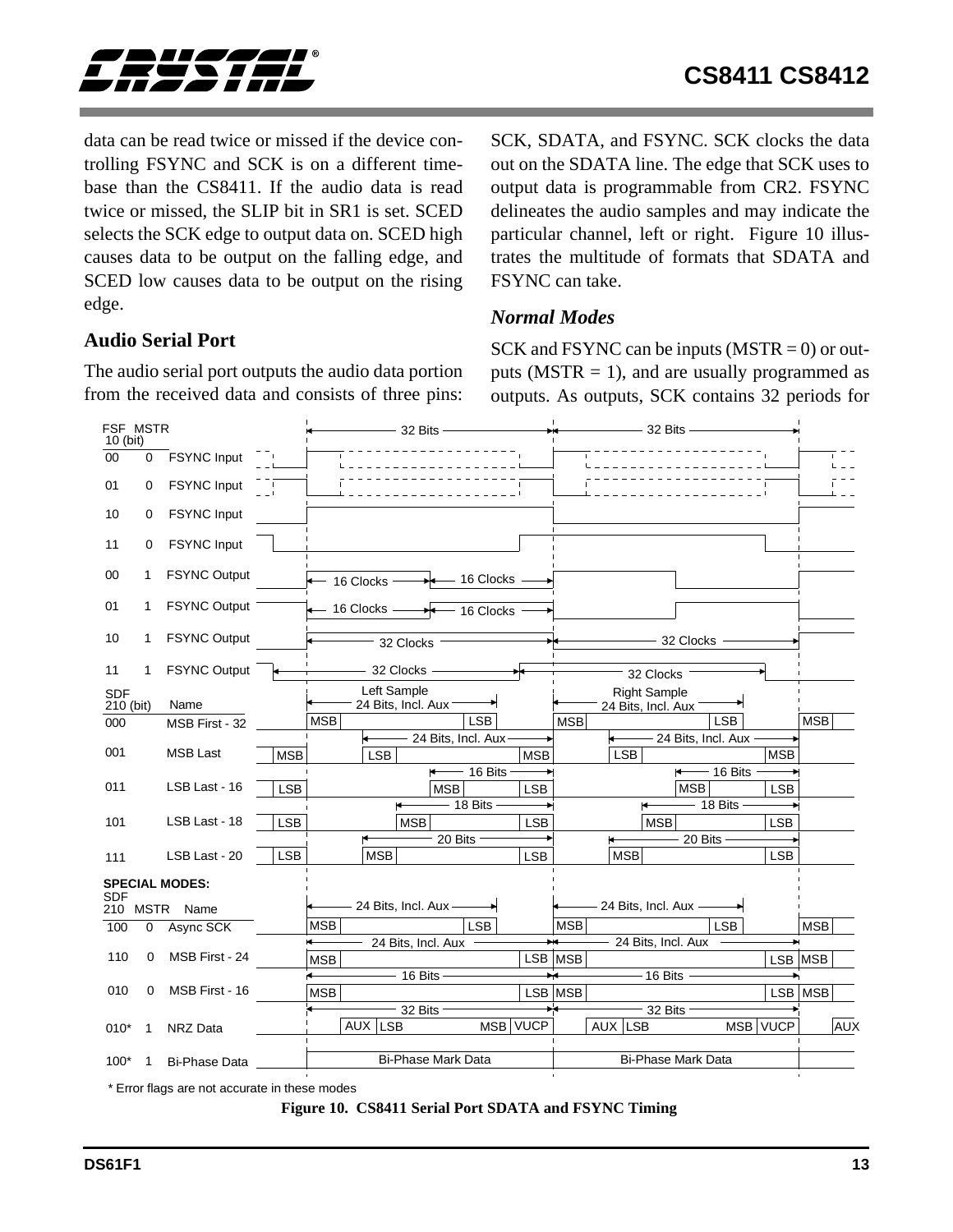<span id="page-13-0"></span>

each sample and FSYNC has four formats. The first two output formats of FSYNC (shown in Figure [10](#page-12-0)) delineate each word and the identification of the particular channel must be kept track of externally. This may be done using the rising edge of FLAG2 to indicate the next data word is left channel data. The last two output formats of FSYNC also delineate each channel with the polarity of FSYNC indicating the particular channel. The last format has FSYNC change one SCK cycle before the frame containing the data and may be used to generate an  $I^2S$  compatible interface.

When SCK is programmed as an input, 32 SCK cycles per sample must be provided. (There are two formats in the *Special Modes* section where SCK can have 16 or 24 clocks per sample.) The four modes where FSYNC is an input are similar to the FSYNC output modes. The first two require a transition of FSYNC to start the sample frame, whereas the last two are identical to the corresponding FSYNC output modes. If the circuit generating SCK and FSYNC is not locked to the master clock of the CS8411, the serial port will eventually be reread or a sample will be missed. When this occurs, the SLIP bit in SR1 will be set.

SDATA can take on five formats in the normal serial port modes. The first format (see Figure [10\)](#page-12-0), MSB First, has the MSB aligned with the start of a sample frame. Twenty-four audio bits are output including the auxiliary bits. This mode is compatible with many DSPs. If the auxiliary bits are used for something other than audio data, they must be masked off. The second format, MSB Last, outputs data LSB first with the MSB aligned to the end of the sample frame. This format is conducive to serial arithmetic. Both of the above formats output all audio bits from the received data. The last three formats are LSB Last formats that output the most significant 16, 18, and 20 bits respectively, with the LSB aligned to the end of the sample frame. These formats are used by many interpolation filters.

## *Special Modes*

Five special modes are included for unique applications. In these modes, the master bit, MSTR, must be defined as shown in Figure [10](#page-12-0). In the first mode, Asynchronous SCK, FSYNC (which is an output in this mode) is aligned to the incoming SCK. This mode is useful when the SCK is locked to an external event and cannot be derived from MCK. Since SCK is asynchronous, the number of SCK cycles per sample frame will vary. The data output will be MSB first, 24 bits, and aligned to the beginning of a sample frame. The second and third special modes are unique in that they contain 24 and 16 SCK cycles respectively per sample frame, whereas all normal modes contain 32 SCK cycles. In these two modes, the data is MSB first and fills the entire frame. The fourth special mode outputs NRZ data including the V, U, C, and P bits and the preamble replaced with zeros. SCK is an output with 32 SCK cycles per sample frame. The fifth mode outputs the biphase data recovered from the transmission line with 64 SCK cycles output per sample frame, with data changing on the rising edge.

Normally, data recovered by the CS8411 is delayed by two frames in propagating through the part, but in the fourth and fifth special modes, the data is delayed only a few bit periods before being output. However, error codes, and the C, U and V bits follow their normal pathways with a two frame delay (so that the error code would be output with the offending data in the other modes). As a result, in special modes four and five, the error codes are nearly two frames behind the data output on SDA-TA.

## **Buffer Memory**

In all buffer modes, the status, mask, and control registers are located at addresses 0-3, and the user data is buffered at locations 4 through 7. The parallel port can access any location in the user data buffer at any time; however, care should be taken not to read a location when that location is being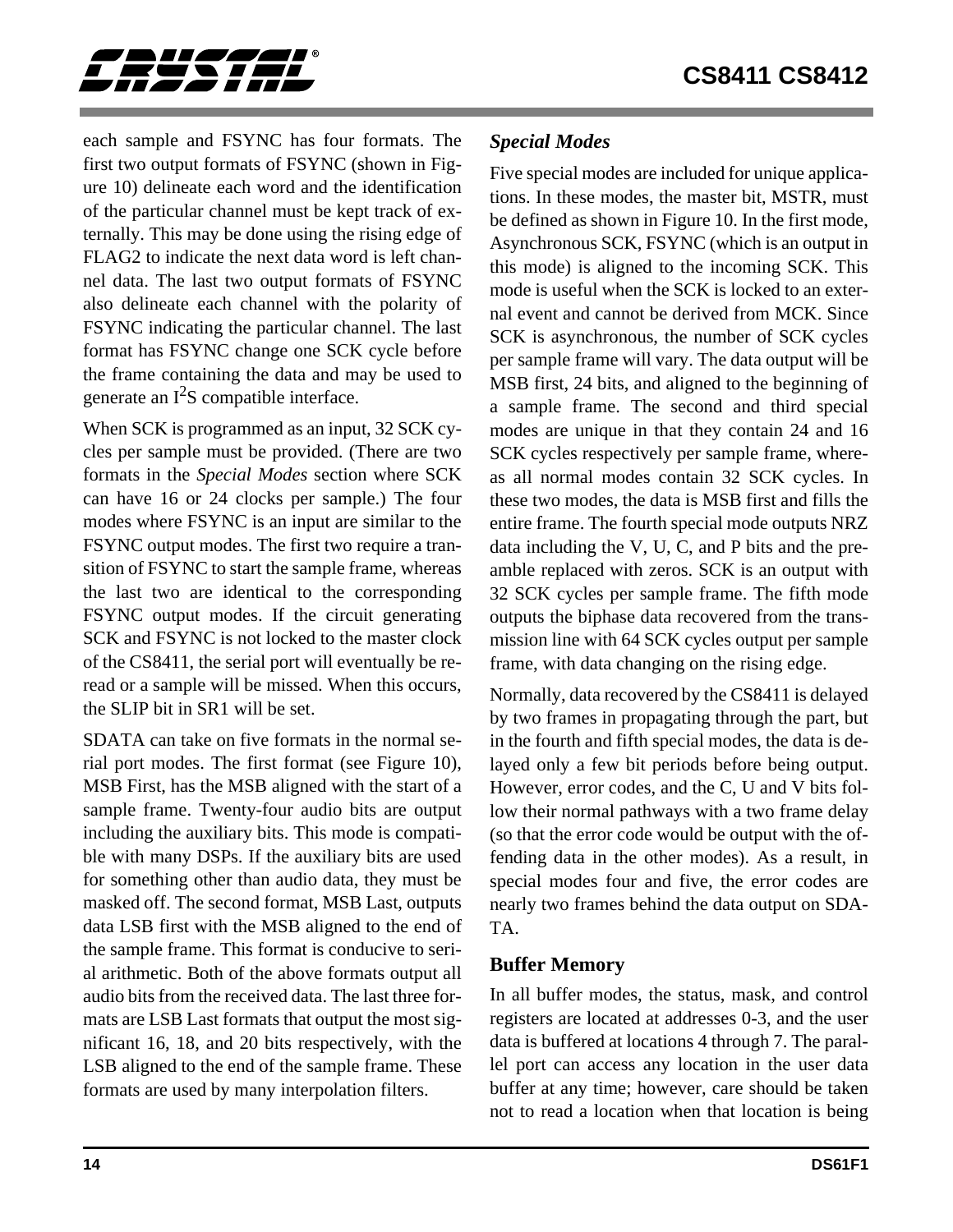<span id="page-14-0"></span>

updated internally. This internal writing is done through a second port of the buffer and is done in a cyclic manner. As data is received, the bits are assembled in an internal 8-bit shift register which, when full, is loaded into the buffer memory. The first bit received is stored in D0 and, after D7 is received, the byte is written into the proper buffer memory location.

The user data is received one bit per sub-frame. At the channel status block boundary, the internal pointer for writing user data is initialized to 04H (Hex). After receiving eight user bits, the byte is written to the address indicated by the user pointer which is then incremented to point to the next address. After receiving all four bytes of user data, 32 audio samples, the user pointer is set to 04H again and the cycle repeats. FLAG0, in SR1 can be used to monitor the user data buffer. When the last byte of the user buffer, location 07H, is written, FLAG0 is set low and when the second byte, location 05H, is written, FLAG0 is set high. If the corresponding bit in the interrupt enable register (IER1, bit 0) is set, a transition of FLAG0 will generate a low pulse on the interrupt pin. The level of FLAG0 indicates which two bytes the part will write next, thereby indicating which two bytes are free to be read.

FLAG1 is buffer mode dependent and is discussed in the individual buffer mode sections. A transition of FLAG1 will generate an interrupt if the appropriate interrupt enable bit is set.

FLAG2 is set high after channel status byte 23, the last byte of the block, is written and set low after channel status byte 3 is written to the buffer memory. FLAG2 is unique in that only the rising edge can cause an interrupt if the appropriate interrupt enable bit in IER1 is set.

Figure [11](#page-15-0) illustrates the flag timing for an entire channel status block which includes 24 bytes of channel status data per channel and 384 audio samples. The lower portion of Figure [11](#page-15-0) expands the first byte of channel status showing eight pairs of data, with a pair defined as a frame. This is further expanded showing the first sub-frame (A0) to contain 32 bits defined as per the digital audio standards. When receiving stereo, channel A is left and channel B is right.

For all three buffer modes, the three most significant bits in SR1, shown in Figure [6,](#page-9-0) can be used to monitor the channel status data. In buffer mode 2, bits 7 and 6 change definition and are described in that section. Channel status data, as described in the standards, is independent for each channel. Each channel contains its own block of channel status data, and in most systems, both channels will contain the same channel status data. Buffer modes 0 and 1 operate on one block of channel status with the particular block selected by the CS2/CS1 bit in CR1. CSDIF, bit 7 in SR1, indicates when the channel status data for each channel is not the same even though only one channel is being buffered. CRCE, bit 6 in SR1, indicates a CRC error occurred in the buffered channel. CCHG, bit 5 in SR1, is set when any bit in the buffered channel status bytes 0 to 3, change from one block to the next.

## *Buffer Mode 0*

The user data buffer previously described is identical for all modes. Buffer mode 0 allocates the rest of the buffer to channel status data. This mode stores an entire block of channel status in 24 memory locations from address 08H to 1FH. Channel status (CS) data is different from user data in that channel status data is independent for each channel. A block of CS data is defined as one bit per frame, not one bit per sub-frame; therefore, there are two blocks of channel status. The CS2/CS1 bit in CR1 selects which channel is stored in the buffer. In a typical system sending stereo data, the channel status data for each channel would be identical.

FLAG1 in status register 1, SR1, can be used to monitor the channel status buffer. In mode 0, FLAG1 is set low after channel status byte 23 (the last byte) is written, and is set high when channel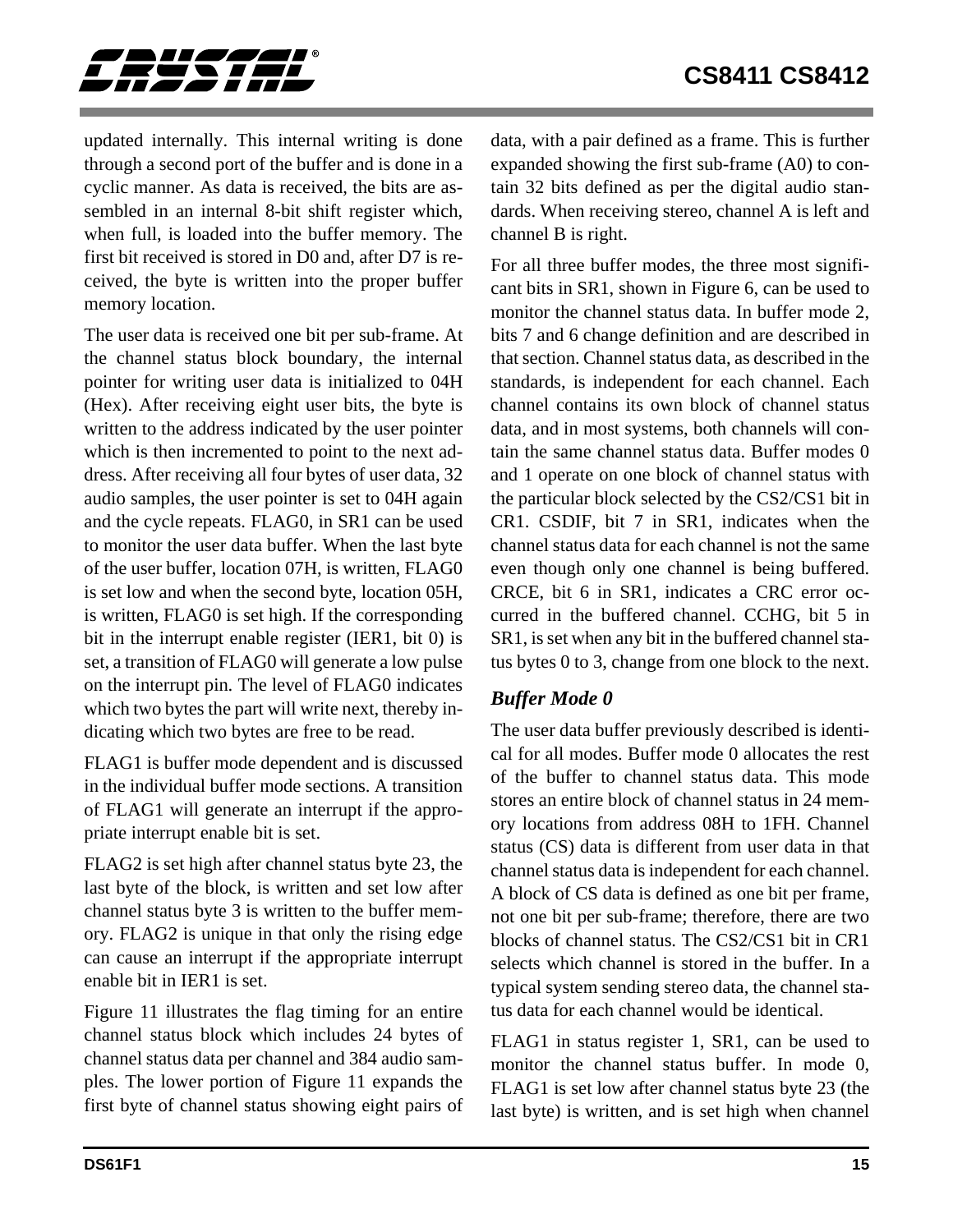<span id="page-15-0"></span>



**Figure 11. CS8411 Status Register Flag Timing**

status byte 15, location 17H is written. If the corresponding interrupt enable bit in IER1 is set, a transition of FLAG1 will generate a pulse on the interrupt pin. Figure [12](#page-16-0) illustrates the memory write sequence for buffer mode 0 along with flag timing. The arrows on the flag timing indicate when an interrupt will occur if the appropriate interrupt enable bit is set. FLAG0 can cause an interrupt on either edge, which is only shown in the expanded portion of the figure for clarity.

## *Buffer Mode 1*

In buffer mode 1, eight bytes are allocated for channel status data and sixteen bytes for auxiliary data as shown in Figure 5. The user data buffer is the same for all modes. The channel status buffer, locations 08H to 0FH, is divided into two sections. The first four locations always contain the first four bytes of channel status, identical to mode 0, and are written once per channel status block. The second four locations, addresses 0CH to 0FH, provide a cyclic buffer for the last 20 bytes of channel status data. The channel status buffer is divided in this fashion because the first four bytes are the most im-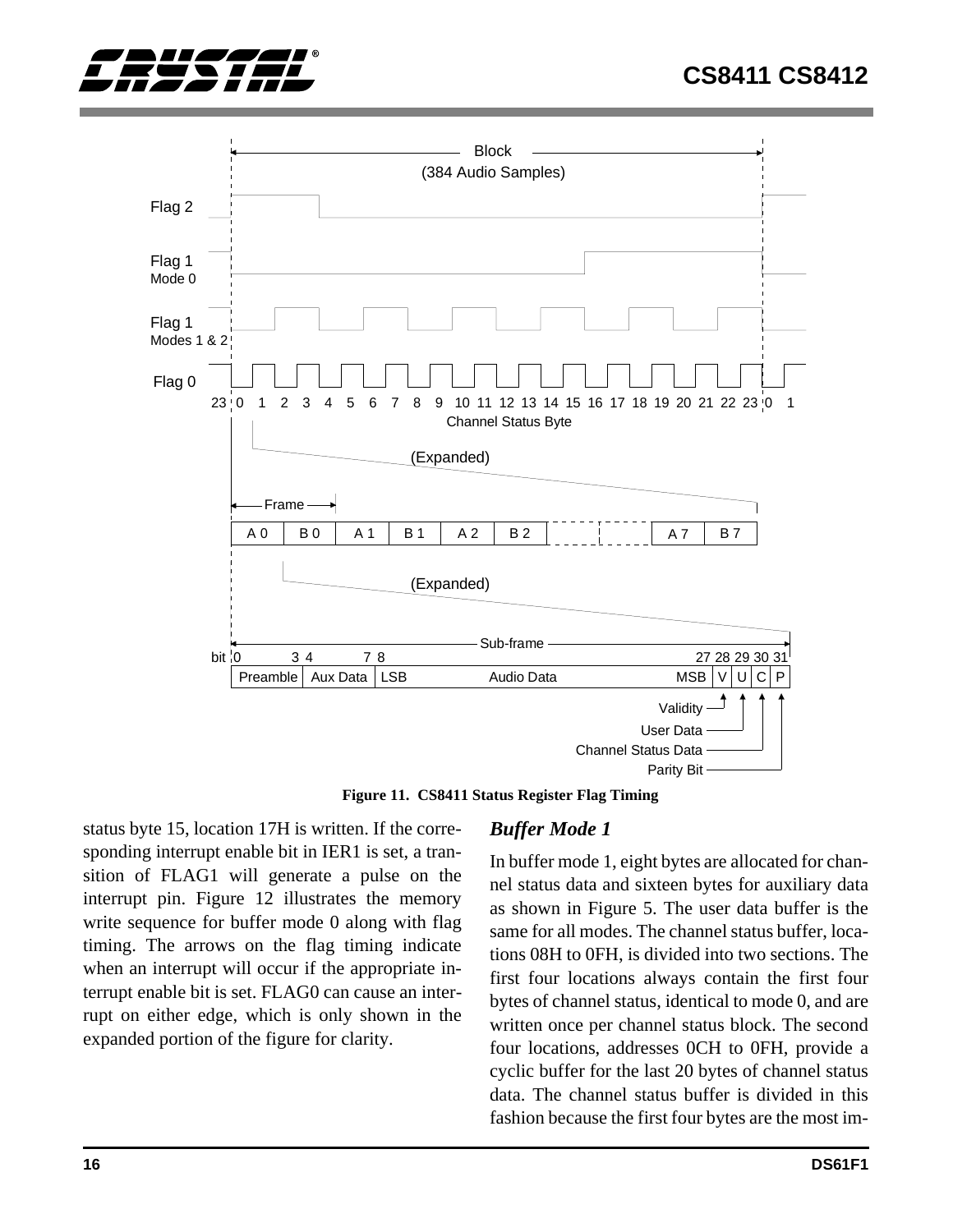<span id="page-16-0"></span>



**Figure 12. CS8411 Buffer Memory Write Sequence - MODE 0**



**Figure 13. CS8411 Buffer Memory Write Sequence - MODE 1**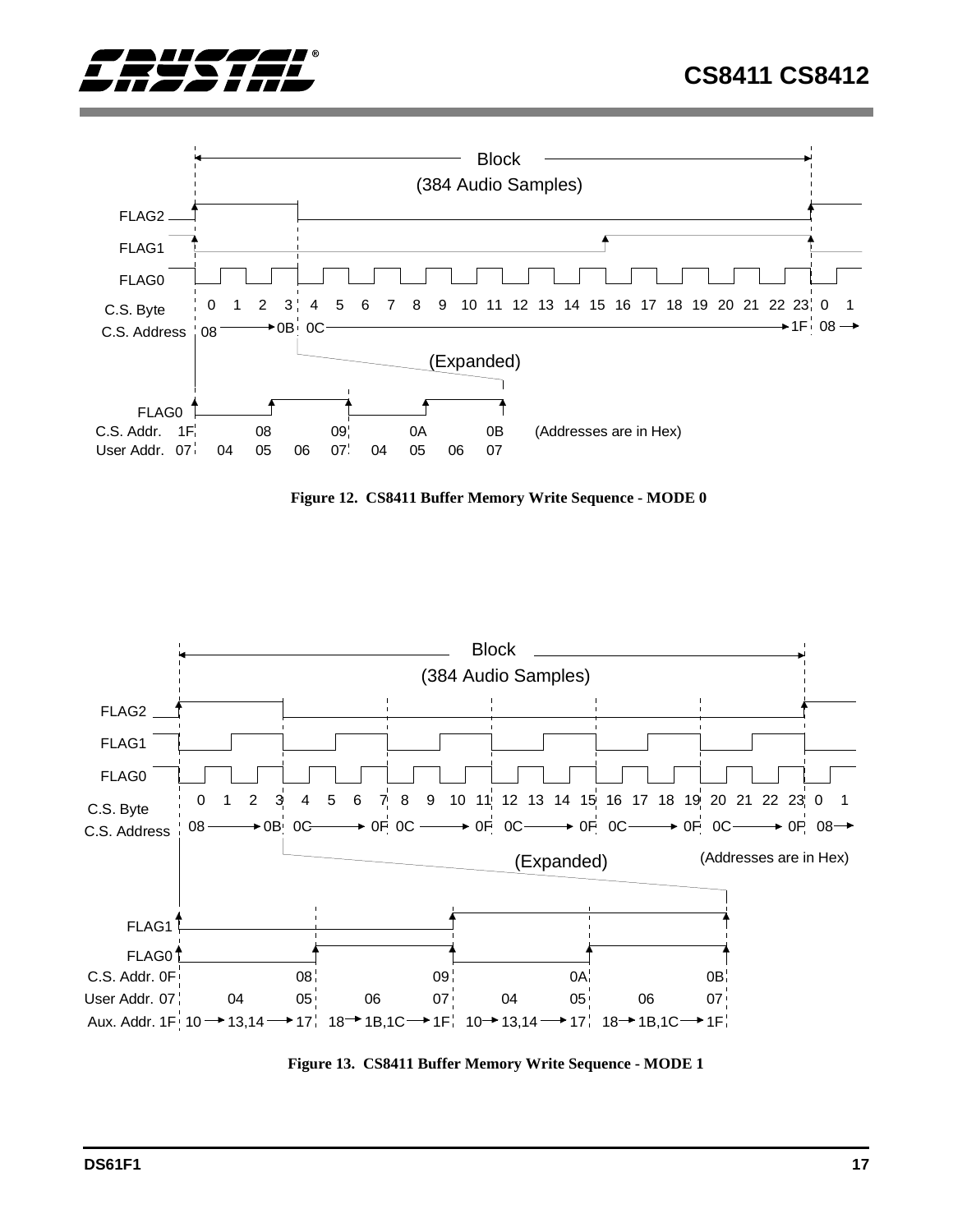<span id="page-17-0"></span>

portant ones; whereas, the last 20 bytes are often not used (except for byte 23, CRC).

FLAG1 and FLAG2 can be used to monitor this buffer as shown in Figure [13](#page-16-0). FLAG1 is set high when CS byte 1, location 09H, is written and is toggled when every other byte is written. FLAG2 is set high after CS byte 23 is written and set low after CS byte 3, location 0BH, is written. FLAG2 determines whether the channel status pointer is writing to the first four-byte section of the channel status buffer or the second four-byte section, while FLAG1 indicates which two bytes of the section are free to update.

The auxiliary data buffer, locations 10H to 1FH, is written to in a cyclic manner similar to the other buffers. Four auxiliary data bits are received per audio sample (sub-frame) and, since the auxiliary data is four times larger than the user data, the auxiliary data buffer on the CS8411 is four times larger allowing FLAG0 to be used to monitor both.

## *Buffer Mode 2*

In buffer mode 2, two 8-byte buffers are available to independently buffer each channel of channel status data. Both buffers are identical to the channel status buffer in mode 1 and are written to simultaneously, with locations 08H to 0FH containing CS data for channel A and locations 10H to 17H containing CS data for channel B. Both CS buffers can be monitored using FLAG1 and FLAG2 as described in the *BUFFER MODE 1* section.

The two most significant bits in SR1 change definition for buffer mode 2. These two bits, when set, indicate CRC errors for their respective channels. A CRC error occurs when the internal calculated CRC for channel status bytes 0 through 22 does not match channel status byte 23. CCHG, bit 5 in SR1, is set when any bit in the first four channel status bytes of either channel changes from one block to the next. Since channel status doesn't change very often, this bit may be monitored rather than checking all the bits in the first four bytes. These bits are illustrated in [6.](#page-9-0)

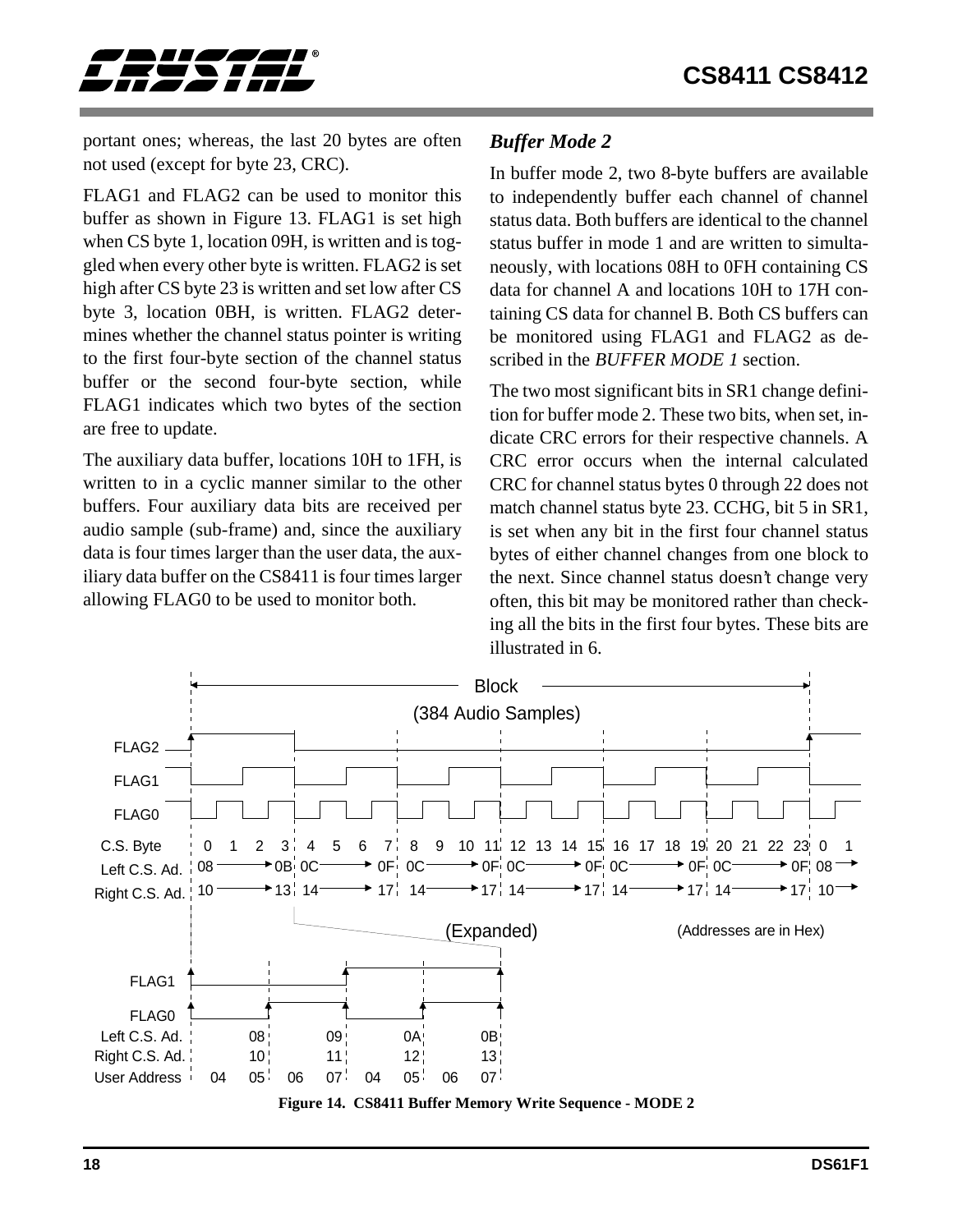<span id="page-18-0"></span>

## **Buffer Updates and Interrupt Timing**

As mentioned previously in the buffer mode sections, conflicts between externally reading the buffer RAM and the CS8411 internally writing to it may be averted by using the flag levels to avoid the section currently being addressed by the part. However, if the interrupt line, along with the flags, is utilized, the actual byte that was just updated can be determined. In this way, the entire buffer can be read without concern for internal updates. Figure 15 shows the detailed timing for the interrupt line, flags, and the RAM write line. SCK is 64 times the incoming sample frequency, and is the same SCK output in master mode. The FSYNC shown is valid for all master modes except the  $I^2S$  compatible mode. The interrupt pulse is shown to be 4 SCK periods wide and goes low 5 SCK periods after the RAM is written. Using the above information, the

entire data buffer may be read starting with the next byte to be updated by the internal pointer.

### **ERF Pin Timing**

ERF signals that an error occurred while receiving the audio sample that is currently being read from the serial port. ERF changes with the active edge of FSYNC and is high during the erroneous sample. ERF is affected by the error conditions reported in SR2: LOCK, CODE, PARITY, and V. Any of these conditions may be masked off using the corresponding bits in IER2. The ERF pin will go high for each error that occurs. The ERF bit in SR1 is different from the ERF pin in that it only causes an interrupt the first time an error occurs until SR1 is read. More information on the ERF pin and bit is contained at the end of the *Status and IEnable Registers* section.



**Figure 15. RAM/Buffer - Write and Interrupt Timing**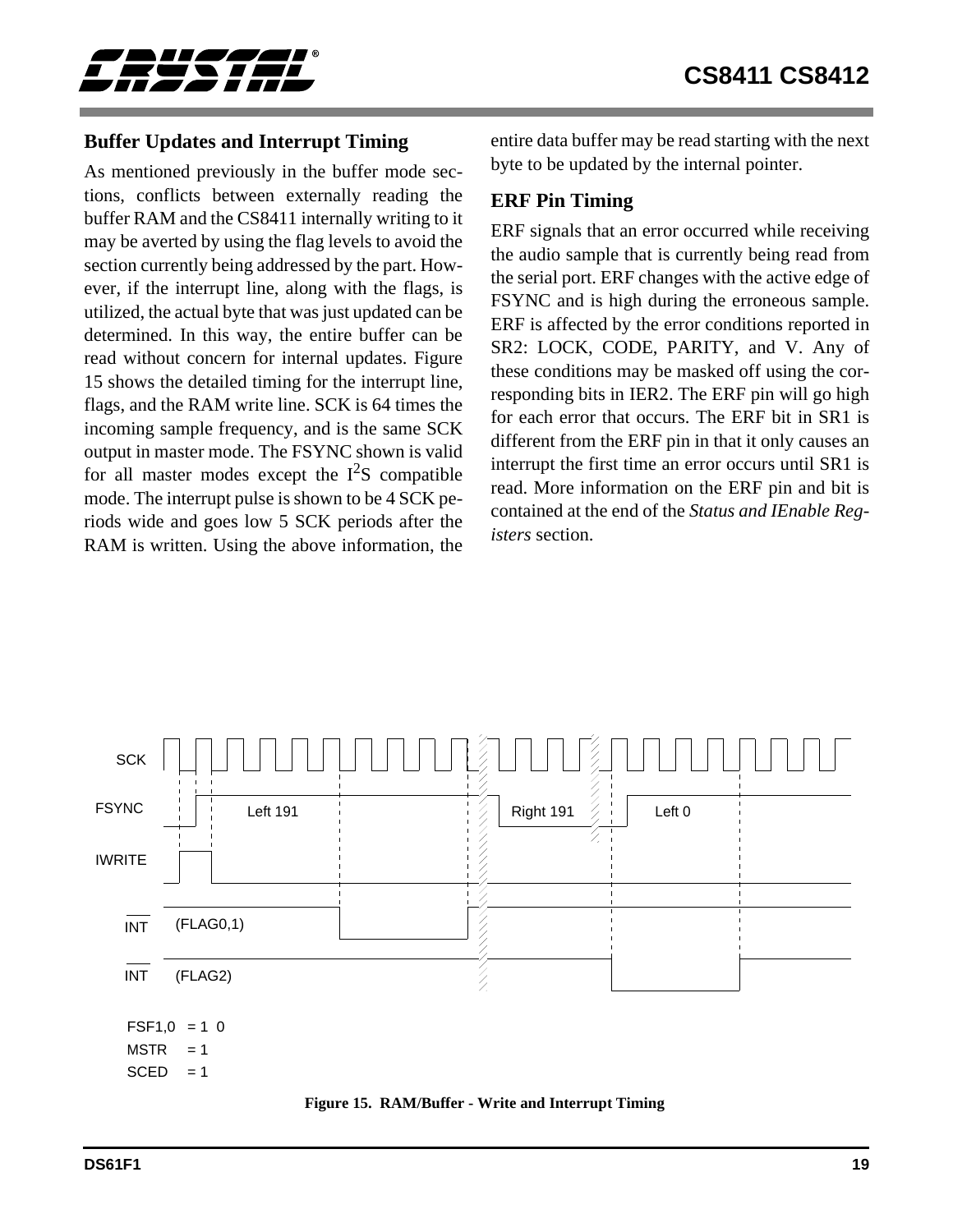<span id="page-19-0"></span>

## **PIN DESCRIPTIONS: CS8411**

| CS8411 |  |
|--------|--|
|--------|--|

| DATA BUS BIT 2          | $1^{\circ}$<br>D <sub>2</sub> | 28<br>D <sub>1</sub> | DATA BUS BIT 1           |
|-------------------------|-------------------------------|----------------------|--------------------------|
| DATA BUS BIT 3          | $\overline{2}$<br>D3          | 27<br>D <sub>0</sub> | DATA BUS BIT 0           |
| DATA BUS BIT 4          | 3<br>D4                       | <b>SDATA</b><br>26   | SERIAL OUTPUT DATA       |
| DATA BUS BIT 5          | D5<br>$\overline{4}$          | <b>ERF</b><br>25     | <b>FRROR FLAG</b>        |
| DATA BUS BIT 6          | D <sub>6</sub><br>5           | <b>CS</b><br>24      | CHIP SELECT              |
| DATA BUS BIT 7          | 6<br>D7                       | <b>RD/WR</b><br>23   | READ/WRITE SELECT        |
| DIGITAL POWER           | $\overline{7}$<br>VD+         | 22<br>VA+            | ANALOG POWER             |
| DIGITAL GROUND          | <b>DGND</b><br>8              | <b>AGND</b><br>21    | ANALOG GROUND            |
| <b>RECEIVE POSITIVE</b> | <b>RXP</b><br>9               | 20<br><b>FILT</b>    | <b>FILTER</b>            |
| RECEIVE NEGATIVE        | <b>RXN</b><br>10              | <b>MCK</b><br>19     | <b>MASTER CLOCK</b>      |
| <b>FRAME SYNC</b>       | <b>FSYNC</b><br>11            | 18<br>A <sub>0</sub> | ADDRESS BUS BIT 0        |
| SERIAL DATA CLOCK       | 12<br><b>SCK</b>              | A <sub>1</sub><br>17 | <b>ADDRESS BUS BIT 1</b> |
| ADD BUS BIT 4 / FCLOCK  | <b>A4/FCK</b><br>13           | A <sub>2</sub><br>16 | <b>ADDRESS BUS BIT 2</b> |
| <b>INTERRUPT</b>        | <b>INT</b><br>14              | 15<br>A <sub>3</sub> | ADDRESS BUS BIT 3        |
|                         |                               |                      |                          |

#### *Power Supply Connections*

#### **VD+ - Positive Digital Power, PIN 7.**

Positive supply for the digital section. Nominally +5 volts.

#### **VA+ - Positive Analog Power, PIN 22.**

Positive supply for the analog section. Nominally +5 volts. This supply should be as quiet as possible since noise on this pin will directly affect the jitter performance of the recovered clock.

#### **DGND - Digital Ground, PIN 8.**

Ground for the digital section. DGND should be connected to same ground as AGND.

#### **AGND - Analog Ground, PIN 21.**

Ground for the analog section. AGND should be connected to same ground as DGND.

#### *Audio Output Interface*

#### **SCK - Serial Clock, PIN 12.**

Serial clock for SDATA pin which can be configured (via control register 2) as an input or output, and can sample data on the rising or falling edge. As an input, SCK must contain 32 clocks for every audio sample in all normal audio serial port formats.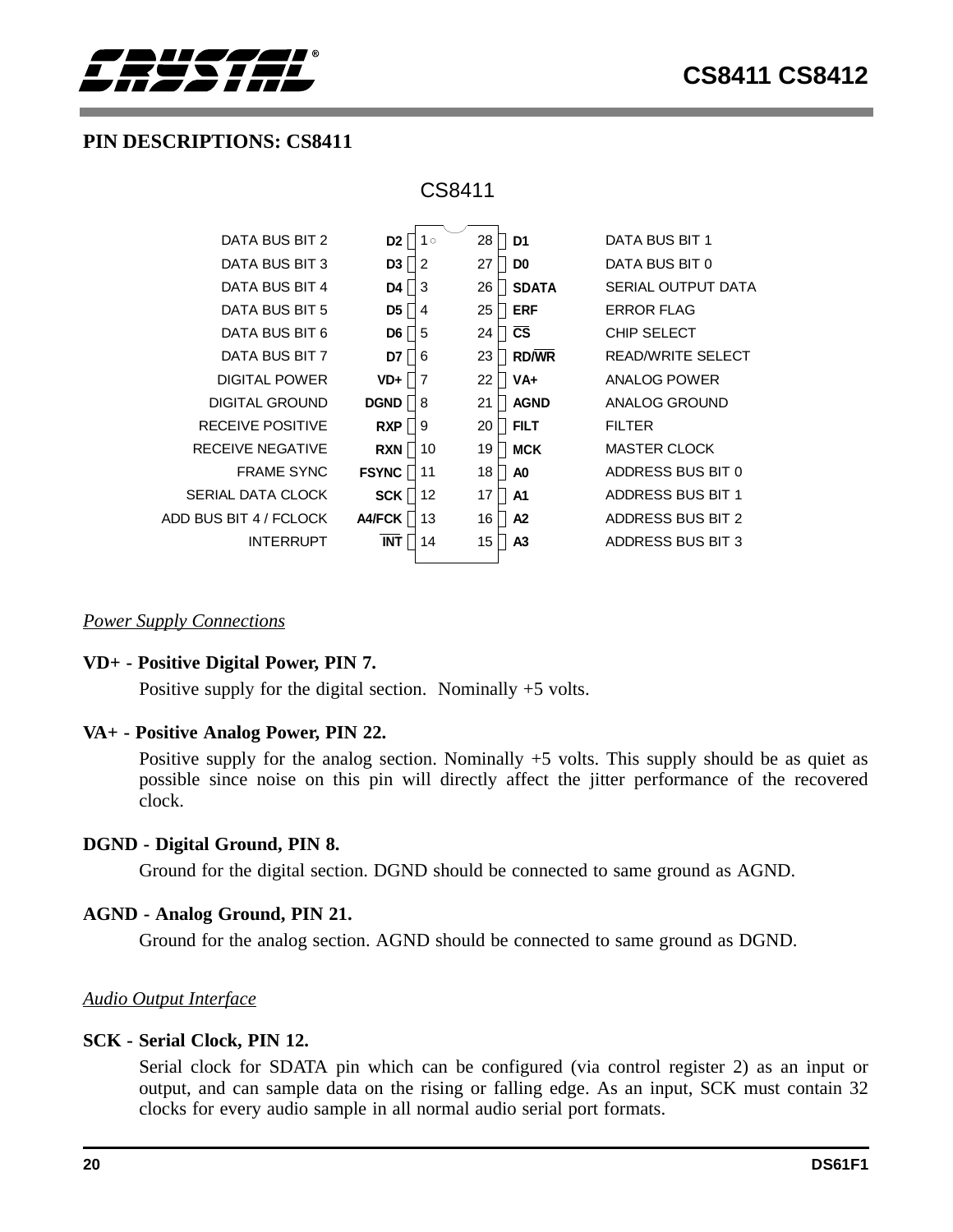

#### **FSYNC - Frame Sync, PIN 11.**

Delineates the serial data and may indicate the particular channel, left or right. Also, FSYNC may be configured as an input or output. The format is based on bits in control register 2.

#### **SDATA - Serial Data, PIN 26.**

Audio data serial output pin.

#### **ERF - Error Flag, PIN 25.**

Signals that an error has occurred while receiving the audio sample currently being read from the serial port. The errors that cause ERF to go high are enumerated in status register 2 and enabled by setting the corresponding bit in IEnable register 2.

#### **A4/FCK - Address Bus Bit 4/Frequency Clock, PIN 13.**

This pin has a dual function and is controlled by the FCEN bit in control register 1. A4 is the address bus pin as defined below. When used as FCK, an internal frequency comparator compares a 6.144 MHz clock input on this pin to the received clock frequency and stores the value in status register 1 as three FREQ bits. These bits indicate the incoming frequency as well as the tolerance. When defined as FCK, A4 is internally set to 0.

### *Parallel Interface*

#### **CS - Chip Select, PIN 24.**

This input is active low and allows access to the 32 bytes of internal memory. The address bus and  $RD/\overline{WR}$  must be valid while CS is low.

## **RD/WR - Read/Write, PIN 23.**

If RD/WR is low when CS goes active (low), the data on the data bus is written to internal memory. If  $RD/\overline{WR}$  is high when CS goes active, the data in the internal memory is placed on the data bus.

#### **A4-A0 - Address Bus, PINS 13, 15-18.**

Parallel port address bus that selects the internal memory location to be read from or written to. Note that A4 is the dual function pin A4/FCK as described above.

#### **D0-D7 - Data Bus, PINS 27-28, 1-6.**

Parallel port data bus used to check status, read or write control words, or read internal buffer memory.

### **INT - Interrupt, PIN 14.**

Open drain output that can signal the state of the internal buffer memory as well as error information. A  $5k\Omega$  resistor to VD+ is typically used to support logic gates. All bits affecting INT are maskable to allow total control over the interrupt mechanism.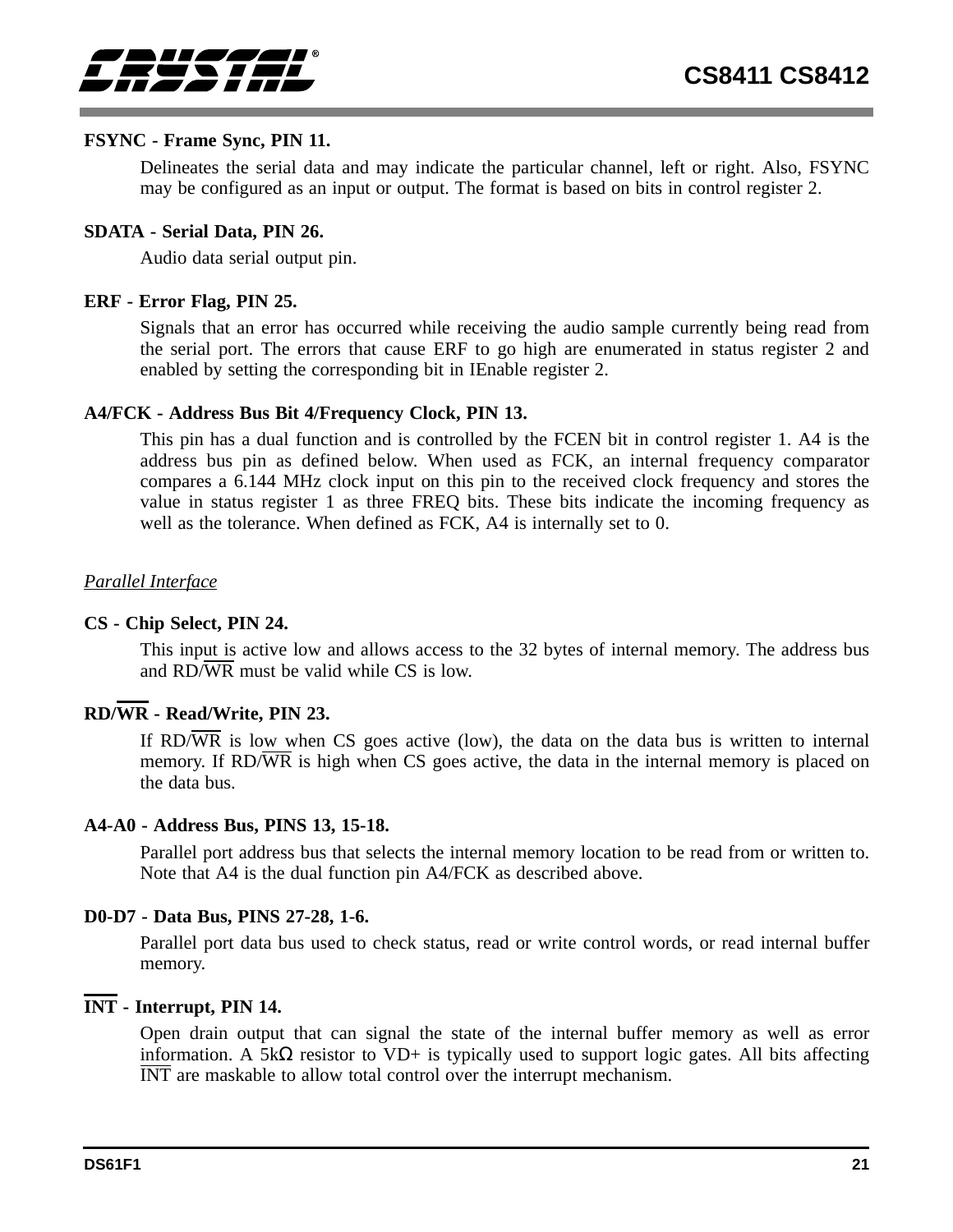

### *Receiver Interface*

#### **RXP, RXN - Differential Line Receivers, PINS 9, 10.**

RS422 compatible line receivers. Described in detail in Appendix A.

### *Phase Locked Loop*

## **MCK - Master Clock, PIN 19.**

Low jitter clock output of 256 times the received sample frequency.

## **FILT - Filter, PIN 20.**

An external 1kΩ resistor and 0.047 µF capacitor are required from the FILT pin to analog ground.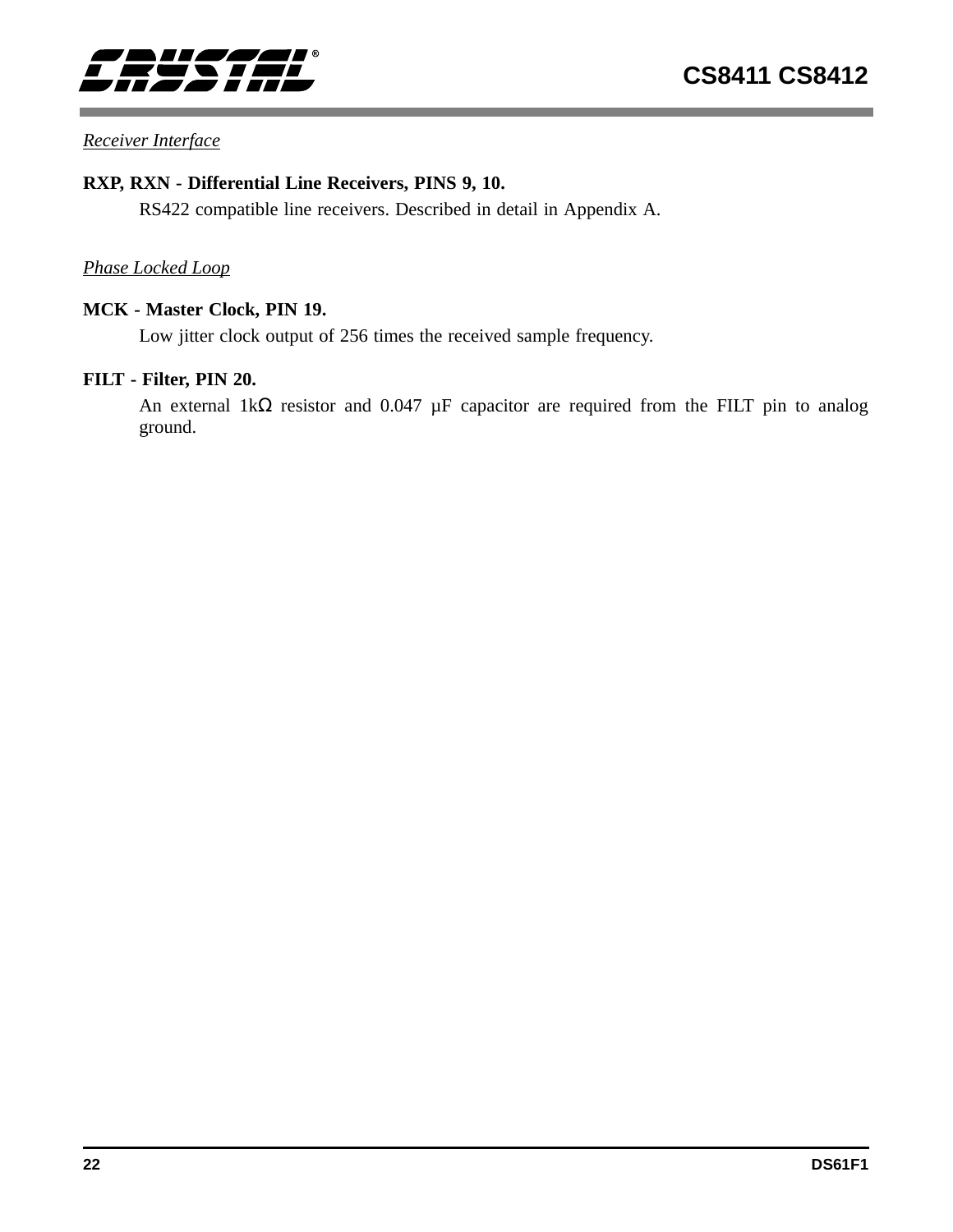<span id="page-22-0"></span>

## **CS8412 DESCRIPTION**

The CS8412 does not need a microprocessor to handle the non-audio data (although a micro may be used with the C and U serial ports). Instead, dedicated pins are available for the most important channel status bits. The CS8412 is a monolithic CMOS circuit that receives and decodes digital audio data which was encoded according to the digital audio interface standards. It contains an RS422 line receiver and clock and data recovery utilizing an on-chip phase-locked loop. The audio data is output through a configurable serial port that supports 14 formats. The channel status and user data have their own serial pins and the validity flag is OR'ed with the ERF flag to provide a single pin, VERF, indicating that the audio output may not be valid. This pin may be used by interpolation filters that

provide error correction. A block diagram of the CS8412 is illustrated in Figure 16.

The line receiver and jitter performance are described in the sections directly preceding the CS8411 sections in the beginning of this data sheet.

#### **Audio Serial Port**

The audio serial port is used primarily to output audio data and consists of three pins: SCK, FSYNC, and SDATA. These pins are configured via four control pins: M0, M1, M2, and M3. M3 selects between eight normal serial formats  $(M3 = 0)$ , and six special formats  $(M3 = 1)$ .

#### *Normal Modes (M3 = 0)*

When M3 is low, the normal serial port formats shown in Figure [17](#page-24-0) are selected using M2, M1, and M0. These formats are also listed in Table 3,

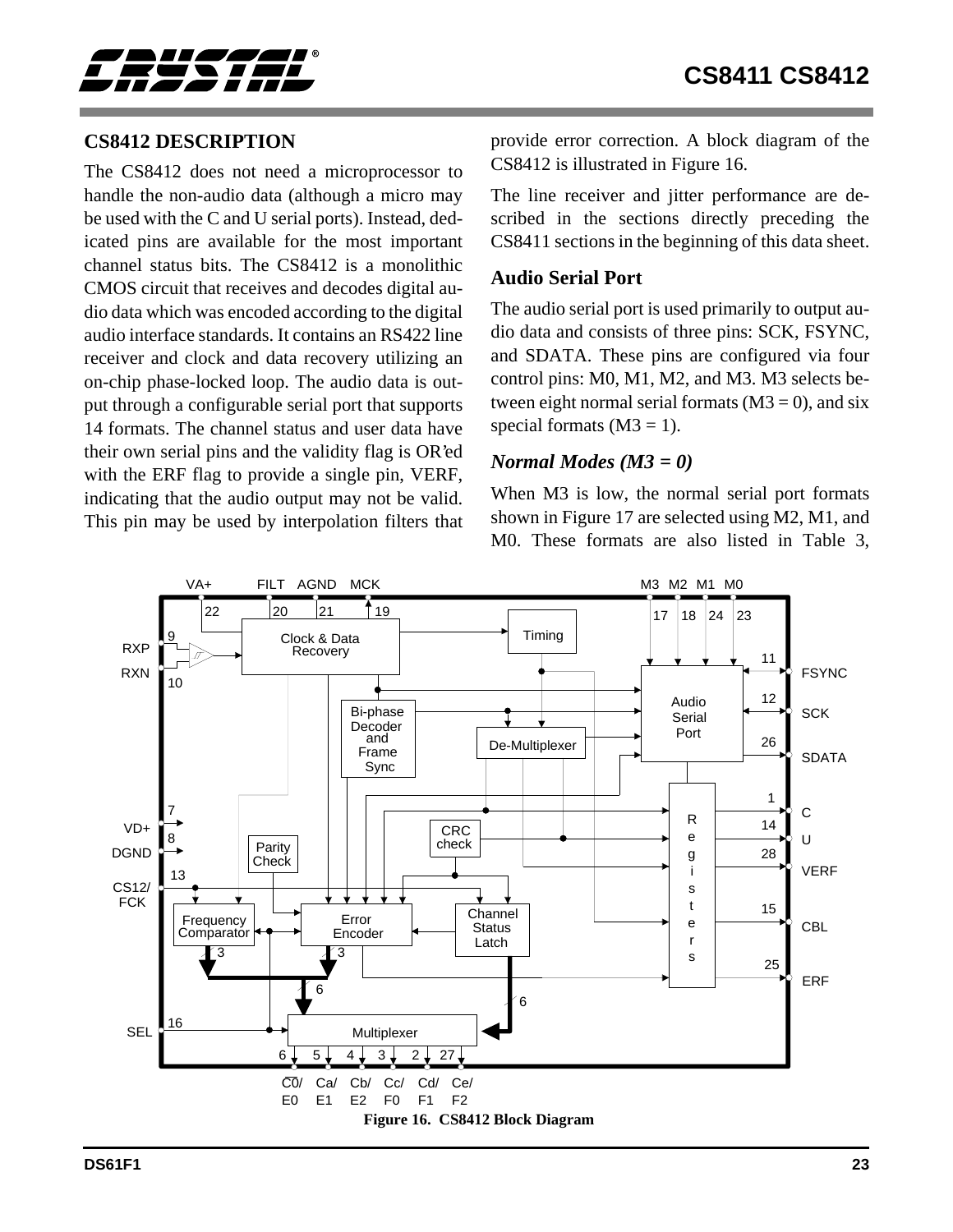<span id="page-23-0"></span>

wherein the first word past the format number (Out-In) indicates whether FSYNC and SCK are outputs from the CS8412 or are inputs. The next word (L/R-WSYNC) indicates whether FSYNC indicates the particular channel or just delineates each word. If an error occurs ( $ERF = 1$ ) while using one of these formats, the previous valid audio data for that channel will be output. As long as ERF is high, that same data word will be output. If the CS8412 is not locked, it will output all zeroes. In some modes FSYNC and SCK are outputs and in others they are inputs. In Table 3, LSBJ is short for LSB justified where the LSB is justified to the end of the audio frame and the MSB varies with word length. As outputs the CS8412 generates 32 SCK periods per audio sample (64 per stereo sample) and, as inputs, 32 SCK periods must be provided per audio sample. When FSYNC and SCK are inputs, one stereo sample is double buffered. For those modes which output 24 bits of audio data, the auxiliary bits will be included. If the auxiliary bits are not used for audio data, they must be masked off.

| M2 | M1 | M0       | <b>Format</b>                             |  |  |
|----|----|----------|-------------------------------------------|--|--|
| 0  | 0  | 0        | 0 - Out, L/R, 16-24 Bits                  |  |  |
| 0  | 0  | 1        | 1 - In, L/R, 16-24 Bits                   |  |  |
| 0  | 1  | 0        | 2 - Out, L/R, I <sup>2</sup> S Compatible |  |  |
| 0  | 1  | 1        | 3 - In, L/R, I <sup>2</sup> S Compatible  |  |  |
| 1  | 0  | 0        | 4 - Out, WSYNC, 16-24 Bits                |  |  |
| 1  | 0  | 1        | 5 - Out, L/R, 16 Bits LSBJ                |  |  |
| 1  | 1  | $\Omega$ | 6 - Out, L/R, 18 Bits LSBJ                |  |  |
| 1  | 1  | 1        | 7 - Out, L/R, MSB Last                    |  |  |

#### **Table 3. Normal Audio Port Modes (M3=0)**

### *Special Modes (M3 = 1)*

When M3 is high, the special audio modes described in Table 4 are selected via M2, M1, and M0. In formats 8, 9, and 10, SCK, FSYNC, and SDATA are the same as in formats 0, 1, and 2 respectively; however, the recovered data is output as is even if ERF is high, indicating an error. (In modes 0-2 the previous valid sample is output.) Similarly, when out of lock, the CS8412 will still output all the recovered data, which should be zeros if there is no input to the RXP, RXN pins. Format 11 is similar to format 0 except that SCK is an input and FSYNC is an output. In this mode FSYNC and SDATA are synchronized to the incoming SCK, and the number of SCK periods between FSYNC edges will vary since SCK is not synchronous to received data stream. This mode may be useful when writing data to storage.

| M <sub>2</sub> | M1 | M0 | <b>Format</b>                      |
|----------------|----|----|------------------------------------|
| O              | 0  | 0  | 8 - Format 0 - No repeat on error  |
| 0              | 0  | 1  | 9 - Format 1 - No repeat on error  |
| O              |    | 0  | 10 - Format 2 - No repeat on error |
| O              | 1  | 1  | 11 - Format 0 - Async. SCK input   |
| 1              | U  | 0  | 12 - Received NRZ Data             |
| 1              | U  | 1  | 13 - Received Bi-phase Data        |
|                |    | U  | 14 - Reserved                      |
|                |    | 1  | 15 - CS8412 Reset                  |

**Table 4. Special Audio Port Modes (M3=1)**

Format 12 is similar to format 7 except that SDA-TA is the entire data word received from the transmission line including the C, U, V, and P bits, with zeros in place of the preamble. In format 13 SDA-TA contains the entire biphase encoded data from the transmission line including the preamble, and SCK is twice the normal frequency. The normal two frame delay of data from input to output is reduced to only a few bit periods in formats 12 and 13. However, the C, U, V bits and error codes follow their normal pathways and therefore follow the output data by nearly two frames. Figure [18](#page-25-0) illustrates formats 12 and 13. Format 14 is reserved and not presently used, and format 15 causes the CS8412 to go into a reset state. While in reset all outputs will be inactive except MCK. The CS8412 comes out of reset at the first block boundary after leaving the reset state. It is recommended to reset the CS8412 after power-up and any time the user performs a system-wide reset. A suggested reset circuit is shown in Appendix B.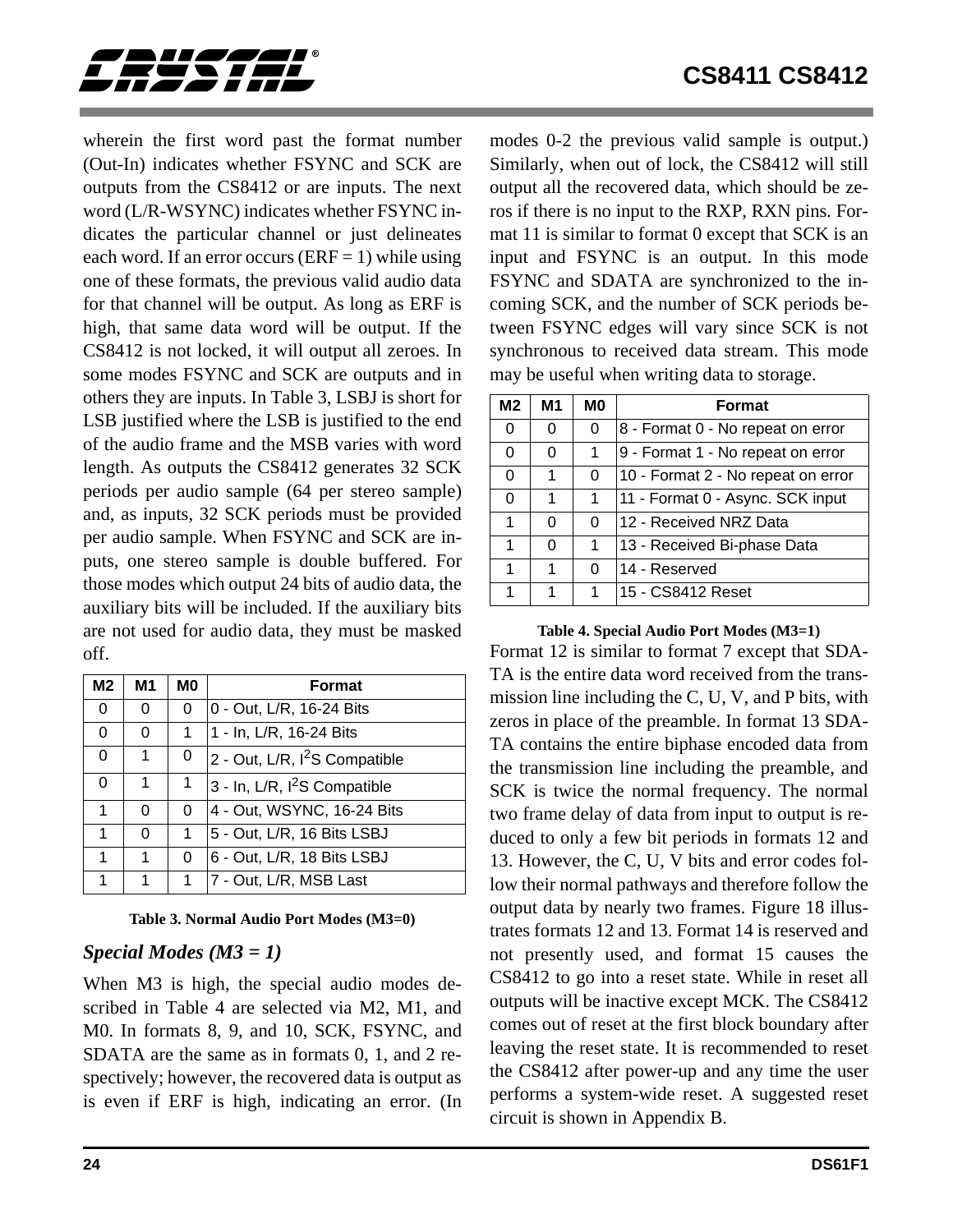<span id="page-24-0"></span>

FMT No. M2 M1 M0



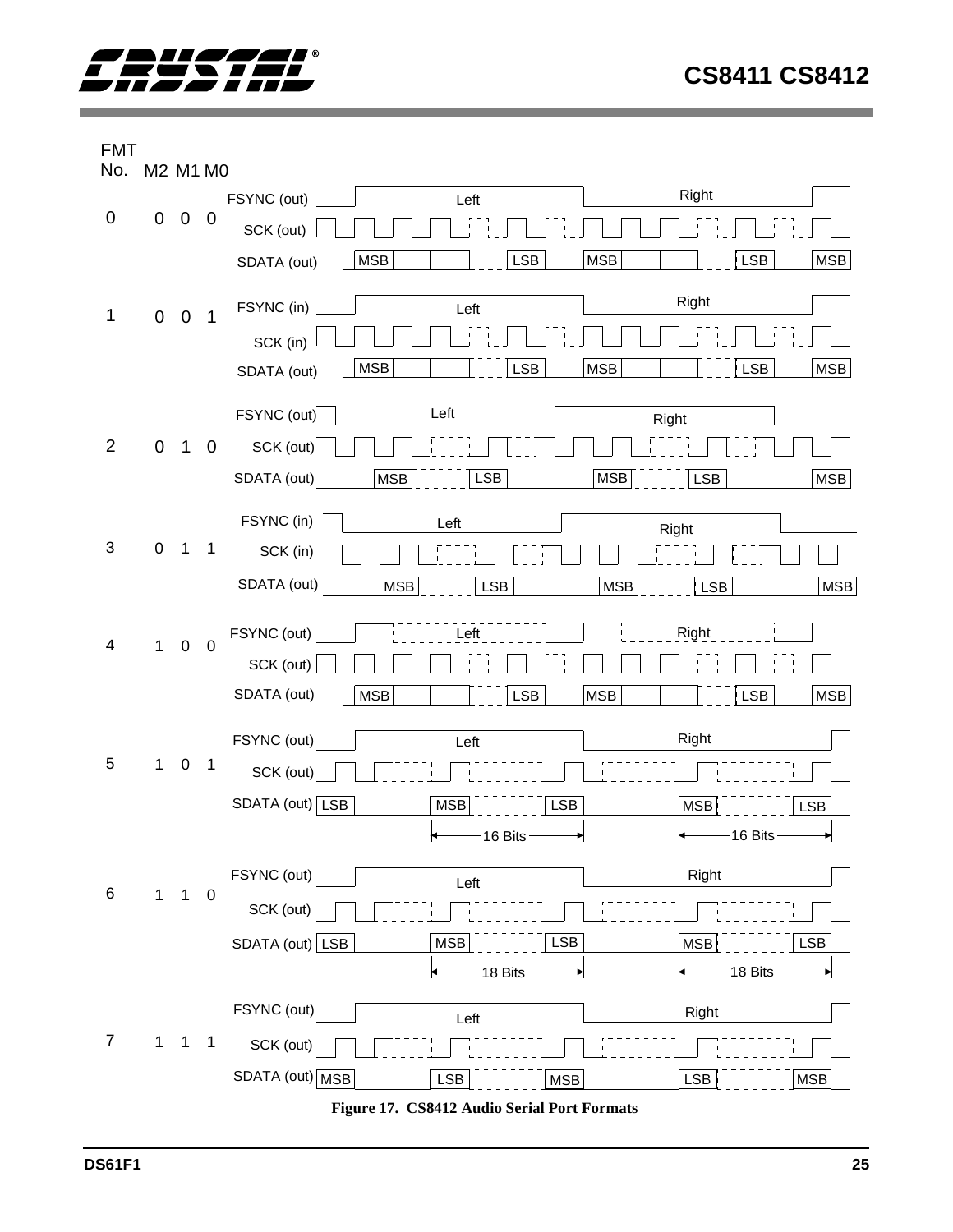<span id="page-25-0"></span>



\* Error flags are not accurate in these modes.

#### **Figure 18. Special Audio Port Formats 12 and 13**

## **C, U, VERF, ERF, and CBL Serial Outputs**

The C and U bits and CBL are output one SCK period prior to the active edge of FSYNC in all serial port formats except 2, 3 and 9 ( $I^2S$  modes). The active edge of FSYNC may be used to latch C, U, and CBL externally. In formats 2, 3 and 9, the C and U bits and CBL are updated with the active edge of FSYNC. The validity  $+$  error flag (VERF) and the error flag (ERF) are always updated at the active edge of FSYNC. This timing is illustrated in Figure 19.

The C output contains the channel status bits with CBL rising indicating the start of a new channel status block. CBL is high for the first four bytes of channel status (32 frames or 64 samples) and low for the last 20 bytes of channel status (160 frames or 320 samples). The U output contains the User Channel data. The Vbit is OR'ed with the ERF flag and output on the VERF pin. This indicates that the audio sample may be in error and can be used by interpolation filters to interpolate through the error. ERF being high indicates a serious error occurred on the transmission line. There are three errors that cause ERF to go high: a parity error or biphase coding violation during that sample, or an out of lock PLL receiver. Timing for the above pins is illustrated in Figure 19.

### **Multifunction Pins**

There are seven multifunction pins which contain either error and received frequency information, or channel status information, selectable by SEL.



**Figure 19. CBL Timing**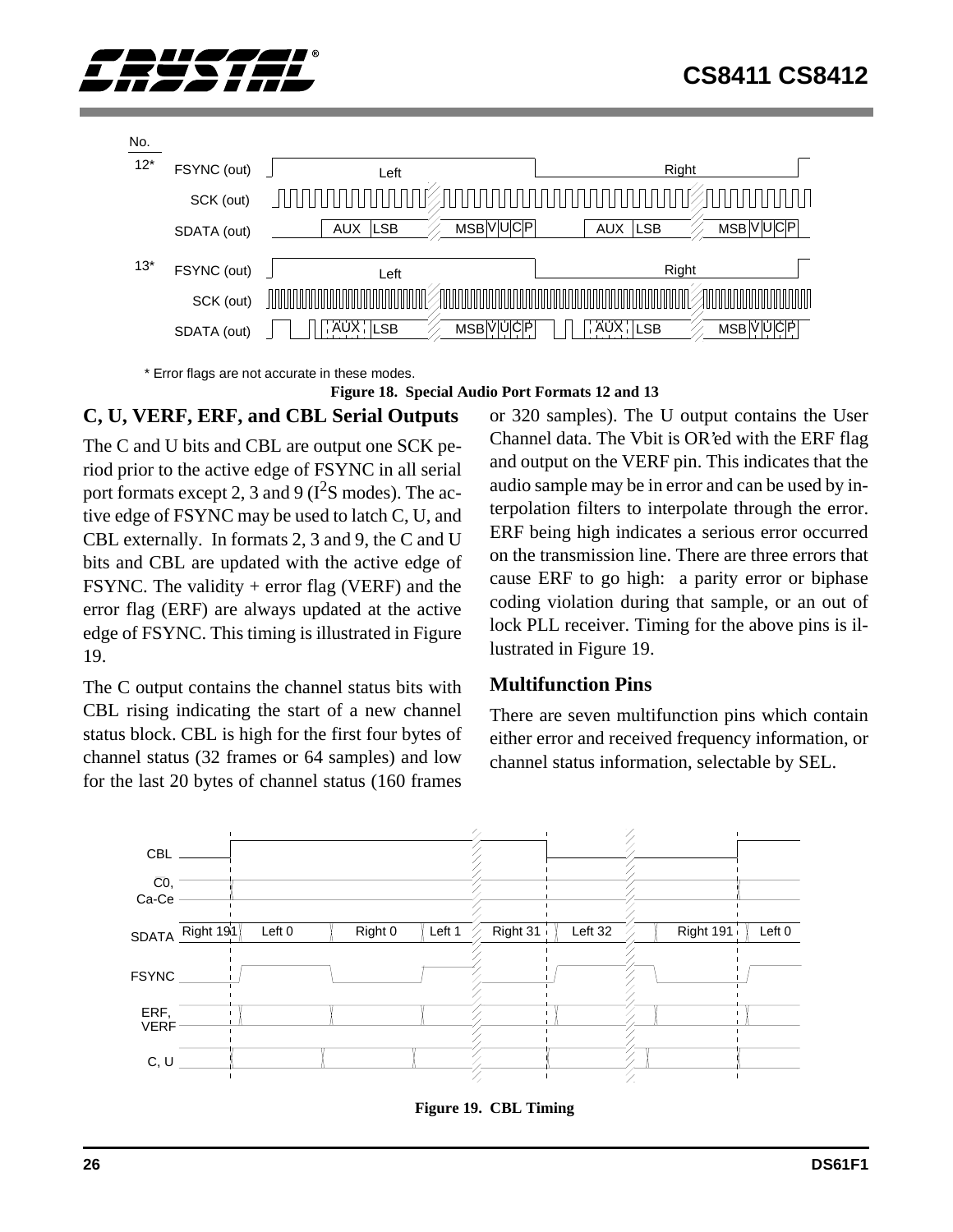<span id="page-26-0"></span>

## *Error and Frequency Reporting*

When SEL is low, error and received frequency information are selected. The error information is encoded on pins E2, E1, and E0, and is decoded as shown in Table 5. When an error occurs, the corresponding error code is latched. Clearing is then accomplished by bringing SEL high for more than eight MCK cycles. The errors have a priority associated with their error code, with validity having the lowest priority and no lock having the highest priority. Since only one code can be displayed, the error with the highest priority that occurred since the last clearing will be selected.

| E <sub>2</sub> | E1 | E0 | Error                        |  |  |
|----------------|----|----|------------------------------|--|--|
|                |    |    | No Error                     |  |  |
|                |    |    | Validity Bit High            |  |  |
|                |    |    | Reserved                     |  |  |
|                |    |    | <b>Slipped Sample</b>        |  |  |
|                |    |    | <b>CRC Error (PRO only)</b>  |  |  |
|                |    |    | <b>Parity Error</b>          |  |  |
|                |    |    | <b>Bi-Phase Coding Error</b> |  |  |
|                |    |    | No Lock                      |  |  |

#### **Table 5. Error Decoding**

The validity flag indicates that the validity bit for a previous sample was high since the last clearing of the error codes. The slipped sample error can only occur when FSYNC and SCK of the audio serial port are inputs. In this case, if FSYNC is asynchronous to the received data rate, periodically a stereo sample will be dropped or reread depending on whether the read rate is slower or faster than the received data rate. When this occurs, the slipped sample error code will appear on the 'E' pins. The CRC error is updated at the beginning of a channel status block, and is only valid when the professional format of channel status data is received. This error is indicated when the CS8412 calculated CRC value does not match the CRC byte of the channel status block or when a block boundary changes (as in removing samples while editing). The parity error occurs when the incoming sub-frame does not have even parity as specified by the standards. The biphase coding error indicates a biphase coding violation occurred. The no lock error indicates that the PLL is not locked onto the incoming data stream. Lock is achieved after receiving three frame preambles then one block preamble, and is lost after not receiving four consecutive frame preambles.

The received frequency information is encoded on pins F2, F1, and F0, and is decoded as shown in Table 6. The on-chip frequency comparator compares the received clock frequency to an externally supplied 6.144 MHz clock which is input on the FCK pin. The 'F' pins are updated three times during a channel status block including prior to the rising edge of CBL. CBL may be used to externally latch the 'F' pins. The clock on FCK must be valid for two thirds of a block for the 'F' pins to be accurate.

| F <sub>2</sub> | F1 | F0 | <b>Sample Frequency</b>  |  |
|----------------|----|----|--------------------------|--|
| O              |    |    | Out of Range             |  |
| 0              |    |    | $48$ kHz $\pm$ 4%        |  |
| 0              |    |    | 44.1 kHz $\pm$ 4%        |  |
| 0              |    |    | 32 kHz $\pm$ 4%          |  |
|                | 0  |    | 48 kHz $\pm$ 400 ppm     |  |
|                |    |    | 44.1 kHz $\pm$ 400 ppm   |  |
|                |    |    | 44.056 kHz $\pm$ 400 ppm |  |
|                |    |    | 32 kHz $\pm$ 400 ppm     |  |

**Table 6. Sample Frequency Decoding**

### *Channel Status Reporting*

When SEL is high, channel status is displayed on C0, and Ca-Ce for the channel selected by CS12. If CS12 is low, channel status for sub-frame1 is displayed, and if CS12 is high, channel status for subframe 2 is displayed. The contents of Ca-Ce depend upon the C0 professional/consumer bit. The information reported is shown in Table 7.

| Pin                    | Professional    | <b>Consumer</b>        |  |
|------------------------|-----------------|------------------------|--|
| $\overline{\text{CO}}$ | $0$ (low)       | $1$ (high)             |  |
| Ca                     | C <sub>1</sub>  | C1                     |  |
| Сb                     | EM <sub>0</sub> | $\overline{\text{C2}}$ |  |
| Cc                     | EM <sub>1</sub> | CЗ                     |  |
| Cd                     | C9              | <b>ORIG</b>            |  |
| Cе                     | <b>CRCE</b>     | <b>IGCAT</b>           |  |

**Table 7. Channel Status Pins**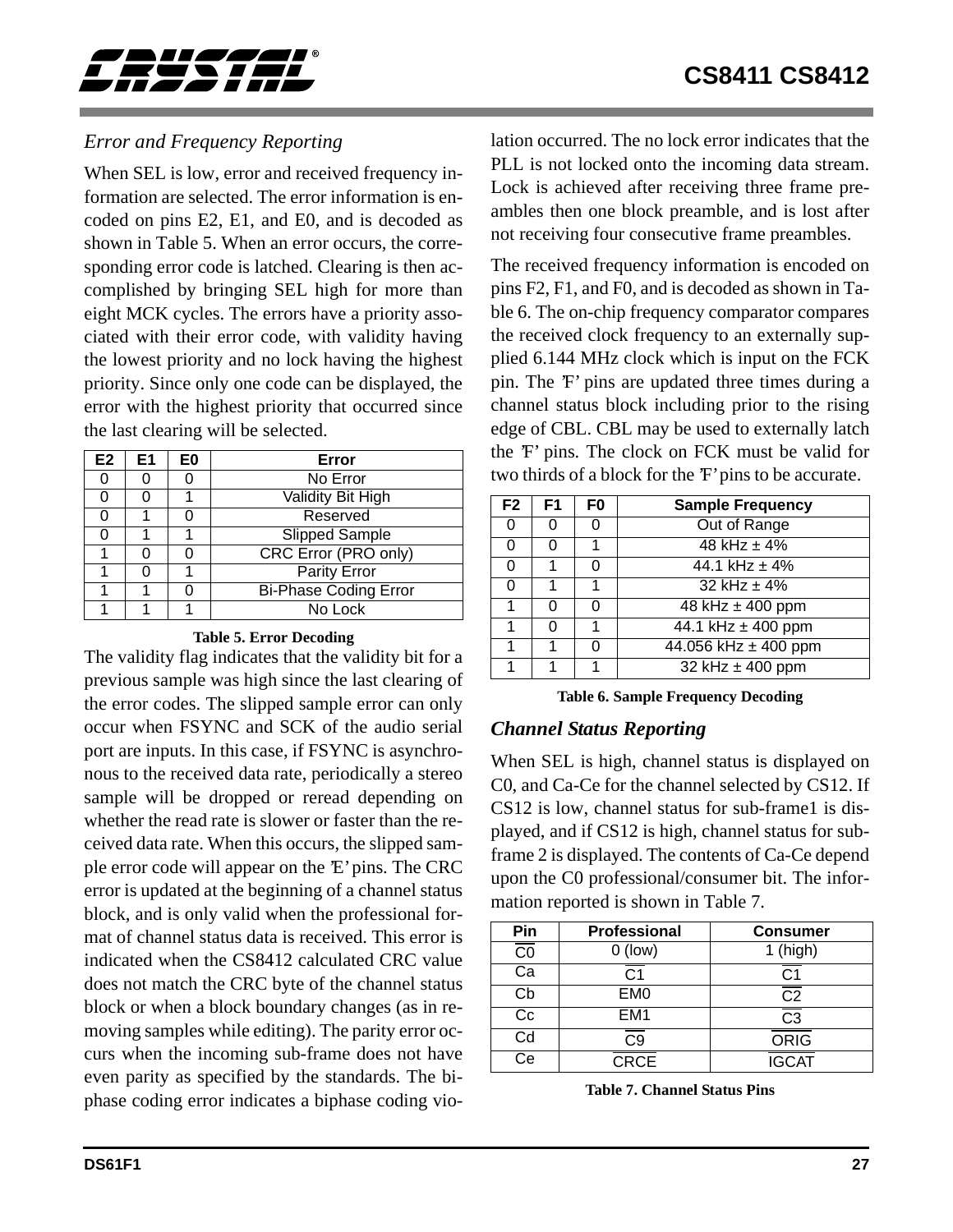<span id="page-27-0"></span>

## *Professional Channel Status (C0 = 0)*

When C0 is low, the received channel status block is encoded according to the professional/broadcast format. The Ca through Ce pins are defined for some of the more important professional bits. As listed in Table 7, Ca is the inverse of channel status bit1. Therefore, if the incoming channel status bit 1 is 1, Ca, defined as C1, will be 0. C1 indicates whether audio (C1=1) or non-audio (C1=0) data is being received. Cb and Cc, defined as EM0 and EM1 respectively, indicate emphasis and are encoded versions of channel status bits 2, 3, and 4. The decoding is listed in Table 8. Cd, defined as C9, is the inverse of channel status bit 9, which gives some indication of channel mode. (Bit 9 is also defined as bit 1 of byte 1.) When Ce, defined as CRCE, is low, the CS8412 calculated CRC value does not match the received CRC value. This signal may be used to qualify Ca through Cd. If Ca through Ce are being displayed, Ce going low can indicate not to update the display.

| $\boxed{EM1}$ $\boxed{EM0}$ $\boxed{C2}$ $C3$ $\boxed{C4}$ |  |  | <b>Emphasis</b>     |
|------------------------------------------------------------|--|--|---------------------|
|                                                            |  |  | CCITT J.17 emphasis |
|                                                            |  |  | 50/15 µs emphasis   |
|                                                            |  |  | No Emphasis         |
|                                                            |  |  | Not Indicated       |

**Table 8. Emphasis Encoding**

### *Consumer Channel Status (C0 = 1)*

When C0 is high, the received channel status block is encoded according to the consumer format. In this case Ca through Ce are defined differently as shown in Table 7. Ca is the inverse of channel status bit 1, C1, indicating audio  $(C1 = 1)$  or non-audio  $(C1 = 0)$ . Cb is defined as the inverse of channel status bit 2, C2, which indicates copy inhibit/copyright information. Cc, defined as C3, is the emphasis bit of channel status, with C3 low indicating the data has had pre-emphasis added.

The audio standards, in consumer mode, describe bit 15, L, as the generation status which indicates whether the audio data is an original work or a copy (1st generation or higher). The definition of the Lbit is reversed for three category codes: two broadcast codes, and laser-optical (CD's). Therefore, to interpret the L bit properly, the category code must be decoded. The CS8412 does this decoding internally and provides the  $\overline{ORIG}$  signal that, when low, indicates that the audio data is original over all category codes.

### *SCMS*

The consumer audio standards also mention a serial copy management system, SCMS, for dealing with copy protection of copyrighted works. SCMS is designed to allow unlimited duplication of the original work, but no duplication of any copies of the original. This system utilizes the channel status bit 2, Copy, and channel status bit 15, L or generation status, along with the category codes. If the Copy bit is 0, copyright protection is asserted over the material. Then, the L bit is used to determine if the material is an original or a duplication. (As mentioned in the previous paragraph, the definition of the L bit can be reversed based on the category codes.) There are two category codes that get special attention: general and A/D converters without C or L bit information. For these two categories the SCMS standard requires that equipment interfacing to these categories set the C bit to 0 (copyright protection asserted) and the L bit to1 (original). To support this feature, Ce, in the consumer mode, is defined as  $\overline{IGCAT}$  (ignorant category) which is low for the "general" (0000000) and "A/D converter without copyright information" (01100xx) categories.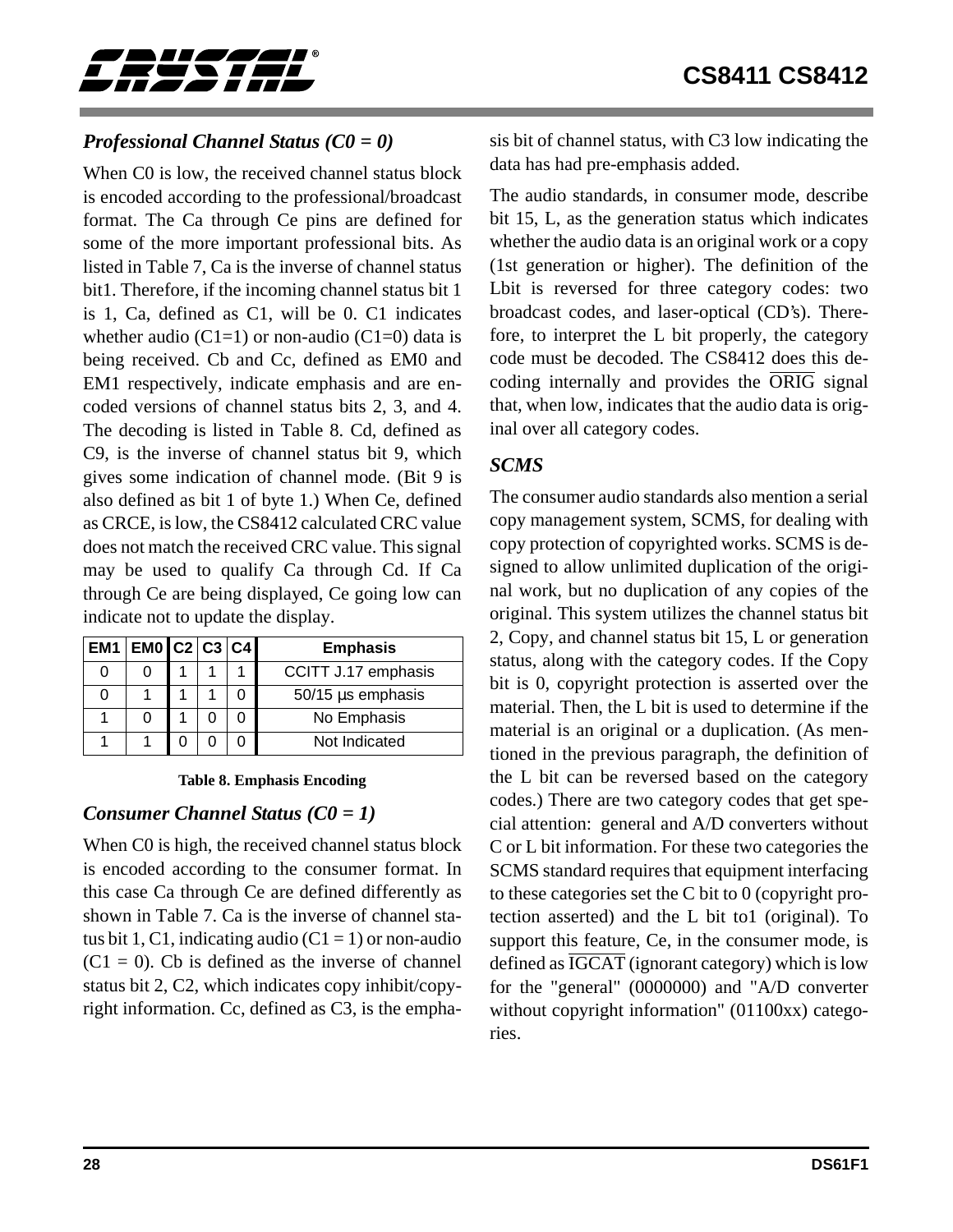<span id="page-28-0"></span>

## **PIN DESCRIPTIONS: CS8412**

| CS8412                       |                          |                    |                           |  |  |  |
|------------------------------|--------------------------|--------------------|---------------------------|--|--|--|
| <b>CHANNEL STATUS OUTPUT</b> | $1^{\circ}$<br>C         | 28<br><b>VERF</b>  | VALIDITY + ERROR FLAG     |  |  |  |
| CS d / FREQ REPORT 1         | Cd/F1<br>$\overline{2}$  | Ce/F2<br>27        | CS e / FREQ REPORT 2      |  |  |  |
| CS c / FREQ REPORT 0         | Cc/FO<br>-3              | 26<br><b>SDATA</b> | <b>SERIAL OUTPUT DATA</b> |  |  |  |
| CS b / ERROR CONDITION 2     | Cb/E2<br>$\overline{4}$  | <b>ERF</b><br>25   | <b>ERROR FLAG</b>         |  |  |  |
| CS a / ERROR CONDITION 1     | Ca/E1<br>-5              | M1<br>24           | SERIAL PORT MODE SELECT 1 |  |  |  |
| CS 0 / ERROR CONDITION 0     | CO/EO<br>6               | 23<br>M0           | SERIAL PORT MODE SELECT 2 |  |  |  |
| <b>DIGITAL POWER</b>         | $\overline{7}$<br>$VD +$ | $VA+$<br>22        | ANALOG POWER              |  |  |  |
| <b>DIGITAL GROUND</b>        | <b>DGND</b><br>8         | <b>AGND</b><br>21  | ANALOG GROUND             |  |  |  |
| <b>RECEIVE POSITIVE</b>      | <b>RXP</b><br>9          | <b>FILT</b><br>20  | <b>FILTER</b>             |  |  |  |
| <b>RECEIVE NEGATIVE</b>      | <b>RXN</b><br>10         | <b>MCK</b><br>19   | <b>MASTER CLOCK</b>       |  |  |  |
| <b>FRAME SYNC</b>            | <b>FSYNC</b><br>11       | 18<br>M2           | SERIAL PORT MODE SELECT 2 |  |  |  |
| SERIAL DATA CLOCK            | <b>SCK</b><br>12         | <b>M3</b><br>17    | SERIAL PORT MODE SELECT 3 |  |  |  |
| CHANNEL SELECT / FCLOCK      | CS12/FCK<br>13           | <b>SEL</b><br>16   | <b>FREQ/CS SELECT</b>     |  |  |  |
| USER DATA OUTPUT             | U<br>14                  | <b>CBL</b><br>15   | <b>CS BLOCK START</b>     |  |  |  |
|                              |                          |                    |                           |  |  |  |

#### *Power Supply Connections*

#### **VD+ - Positive Digital Power, PIN 7.**

Positive supply for the digital section. Nominally +5 volts.

#### **VA+ - Positive Analog Power, PIN 22.**

Positive supply for the analog section. Nominally +5 volts.

#### **DGND - Digital Ground, PIN 8.**

Ground for the digital section. DGND should be connected to same ground as AGND.

#### **AGND - Analog Ground, PIN 21.**

Ground for the analog section. AGND should be connected to same ground as DGND.

#### *Audio Output Interface*

#### **SCK - Serial Clock, PIN 12.**

Serial clock for SDATA pin which can be configured (via the M0, M1, M2, and M3 pins) as an input or output, and can sample data on the rising or falling edge. As an output, SCK will generate 32 clocks for every audio sample. As an input, 32 SCK periods per audio sample must be provided in all normal modes.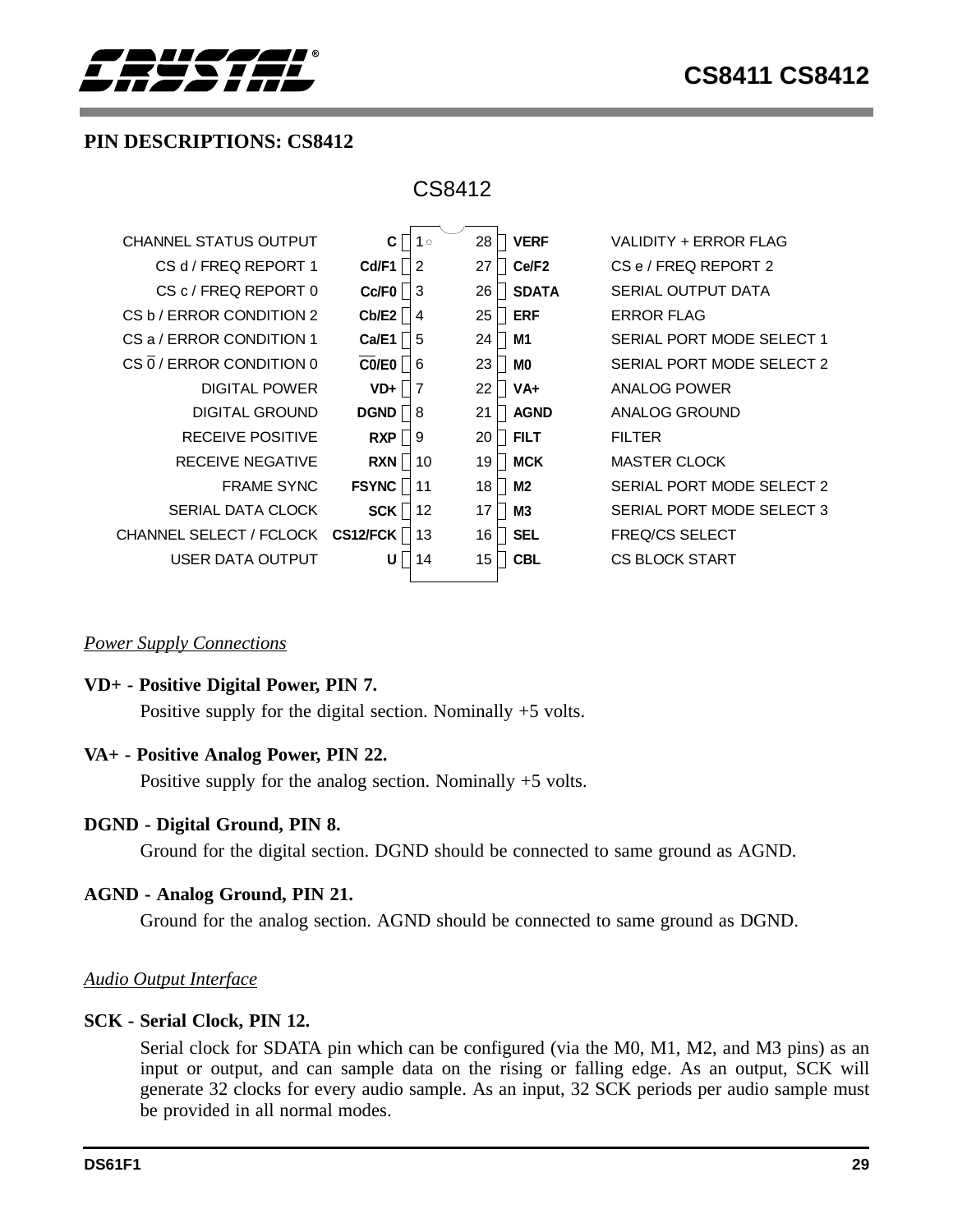

#### **FSYNC - Frame Sync, PIN 11.**

Delineates the serial data and may indicate the particular channel, left or right, and may be an input or output. The format is based on M0, M1, M2, and M3 pins.

#### **SDATA - Serial Data, PIN 26.**

Audio data serial output pin.

## **M0, M1, M2, M3 - Serial Port Mode Select, PINS 23, 24, 18, 17.**

Selects the format of FSYNC and the sample edge of SCK with respect to SDATA. M3 selects between eight normal modes ( $M3 = 0$ ), and six special modes ( $M3 = 1$ ).

#### *Control Pins*

#### **VERF - Validity + Error Flag, PIN 28.**

A logical OR'ing of the validity bit from the received data and the error flag. May be used by interpolation filters to interpolate through errors.

#### **U - User Bit, PIN 14.**

Received user bit serial output port. FSYNC may be used to latch this bit externally. (Except in I<sup>2</sup>S modes when this pin is updated at the active edge of FSYNC.)

#### **C - Channel Status Output, PIN 1.**

Received channel status bit serial output port. FSYNC may be used to latch this bit externally. (Except in  $I^2$ S modes when this pin is updated at the active edge of FSYNC.)

#### **CBL - Channel Status Block Start, PIN 15.**

The channel status block output is high for the first four bytes of channel status and low for the last 20 bytes.

#### **SEL - Select, PIN 16.**

Control pin that selects either channel status information ( $SEL = 1$ ) or error and frequency information (SEL = 0) to be displayed on six of the following pins.

## **C0, Ca, Cb, Cc, Cd, Ce - Channel Status Output Bits, PINS 2-6, 27.**

These pins are dual function with the 'C' bits selected when SEL is high. Channel status information is displayed for the channel selected by CS12.  $\overline{CO}$ , which is channel status bit 0, defines professional  $(\overline{CO} = 0)$  or consumer  $(\overline{CO} = 1)$  mode and further controls the definition of the Ca-Ce pins. These pins are updated with the rising edge of CBL.

#### **CS12 - Channel Select, PIN 13.**

This pin is also dual function and is selected by bringing SEL high. CS12 selects sub-frame1 (when low) or sub-frame2 (when high) to be displayed by channel status pins  $\overline{C0}$  and Ca through Ce.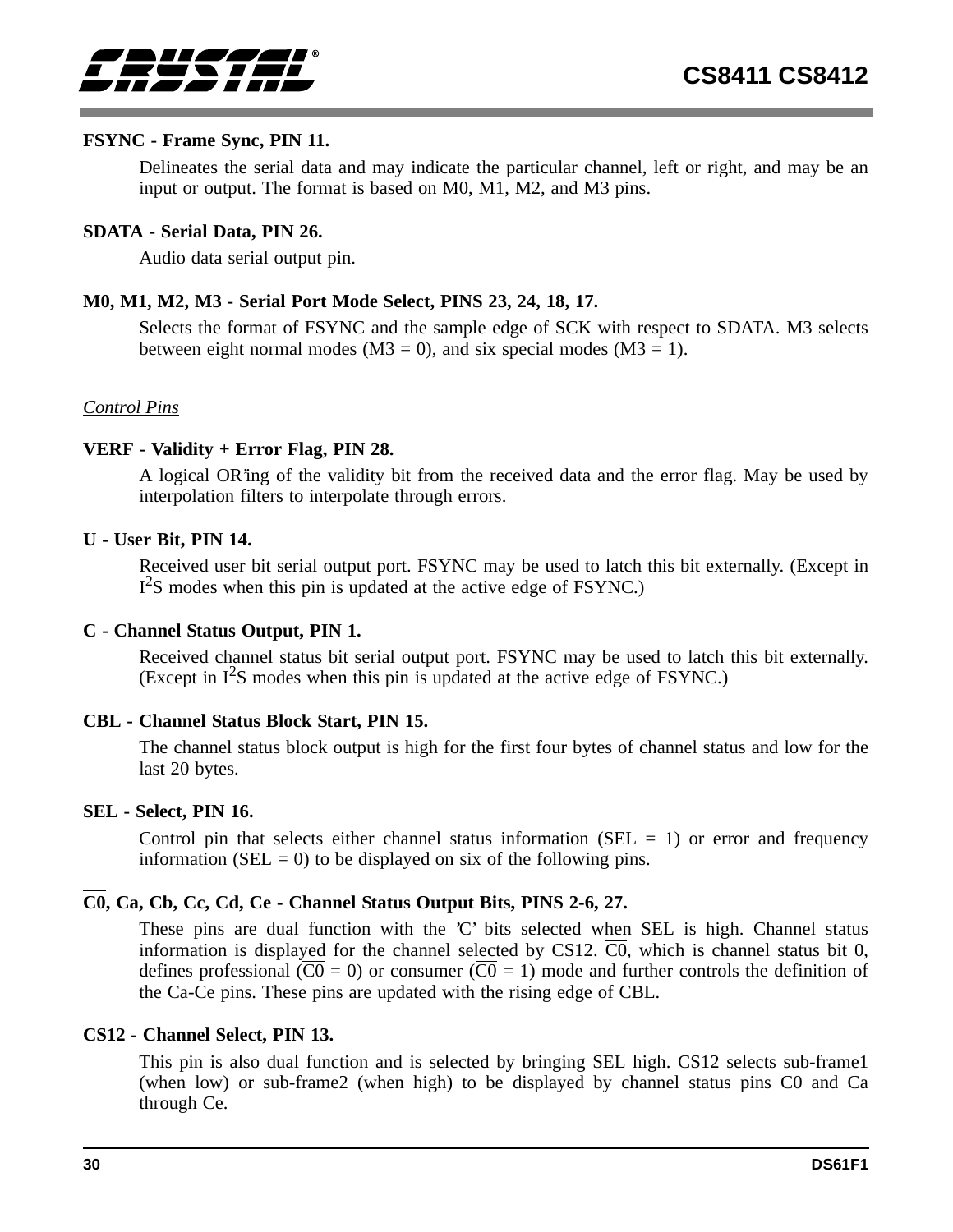#### **FCK - Frequency Clock, PIN 13.**

Frequency Clock input that is enabled by bringing SEL low. FCK is compared to the received clock frequency with the value displayed on F2 through F0. Nominal input value is 6.144 MHz.

#### **E0, E1, E2 - Error Condition, PINS 4-6.**

Encoded error information that is enabled by bringing SEL low. The error codes are prioritized and latched so that the error code displayed is the highest level of error since the last clearing of the error pins. Clearing is accomplished by bringing SEL high for more than 8 MCK cycles.

#### **F0, F1, F2 - Frequency Reporting Bits, PINS 2-3, 27.**

Encoded sample frequency information that is enabled by bringing SEL low. A proper clock on FCK must be input for at least two thirds of a channel status block for these pins to be valid. They are updated three times per block, starting at the block boundary.

#### **ERF - Error Flag, PIN 25.**

Signals that an error has occurred while receiving the audio sample currently being read from the serial port. Three errors cause ERF to go high: a parity or biphase coding violation during the current sample, or an out of lock PLL receiver.

#### *Receiver Interface*

### **RXP, RXN - Differential Line Receivers, PINS 9, 10.**

RS422 compatible line receivers.

#### *Phase Locked Loop*

#### **MCK - Master Clock, PIN 19.**

Low jitter clock output of 256 times the received sample frequency.

#### **FILT - Filter, PIN 20.**

An external 1 kΩ resistor and 0.047  $\mu$ F capacitor is required from FILT pin to analog ground.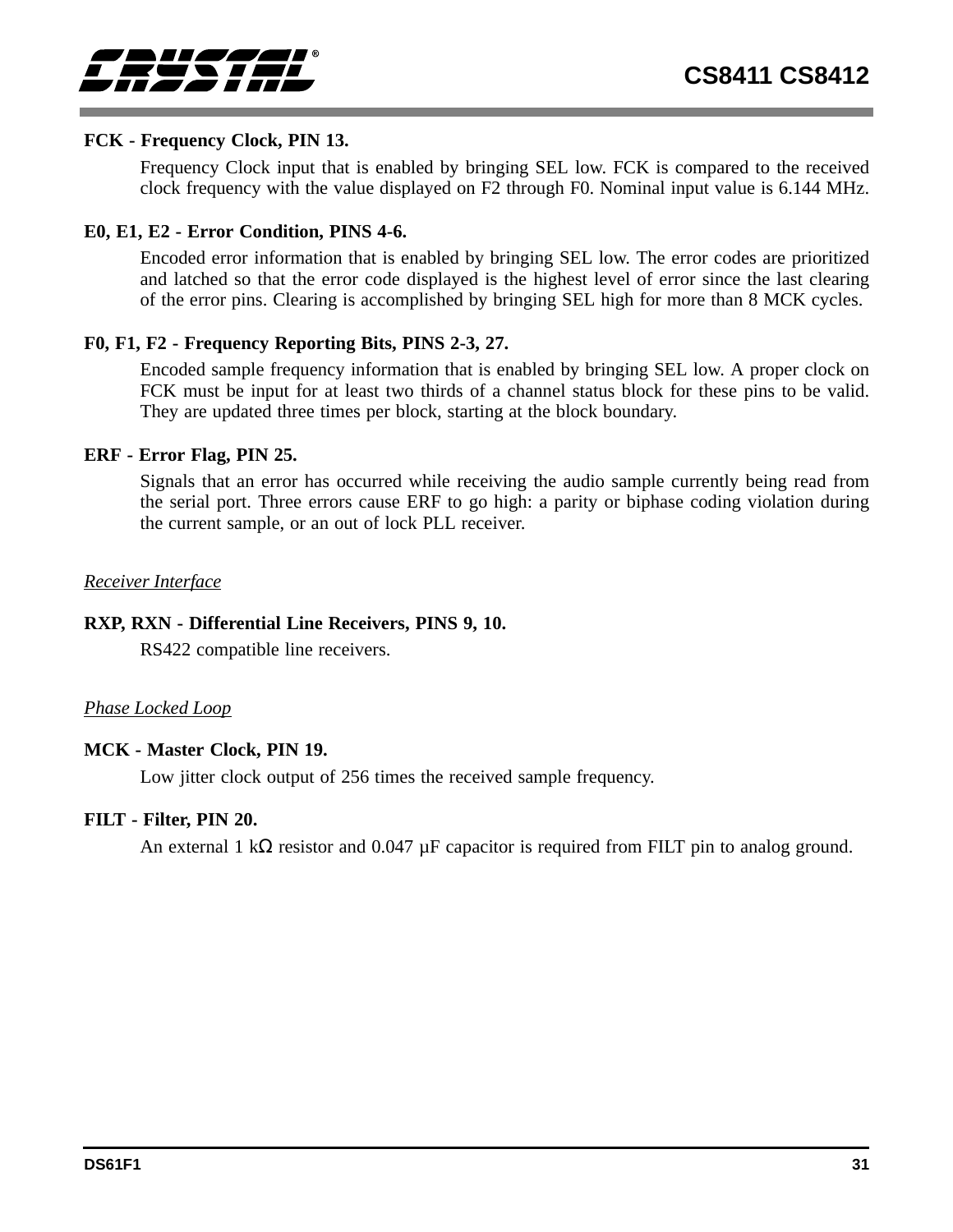<span id="page-31-0"></span>

## **ORDERING GUIDE**

| Model       | <b>Temperature Range</b>          | Package                |
|-------------|-----------------------------------|------------------------|
| CS8411 - CP | 0 to 70 $^{\circ}$ C <sup>*</sup> | 28-Pin Plastic .6" DIP |
| CS8411 - IP | -40 to 85 $^{\circ}$ C            | 28-Pin Plastic .6" DIP |
| CS8411 - CS | 0 to 70 $^{\circ}$ C*             | 28-Pin Plastic SOIC    |
| CS8411 - IS | -40 to 85 $^{\circ}$ C            | 28-Pin Plastic SOIC    |
| CS8412 - CP | 0 to 70 $^{\circ}$ C <sup>*</sup> | 28-Pin Plastic .6" DIP |
| CS8412 - IP | -40 to 85 $^{\circ}$ C            | 28-Pin Plastic 6" DIP  |
| CS8412 - CS | 0 to 70 $^{\circ}$ C*             | 28-Pin Plastic SOIC    |
| CS8412 - IS | -40 to 85 $^{\circ}$ C            | 28-Pin Plastic SOIC    |

\* Although the '-CP' and '-CS' suffixed parts are guaranteed to operate over 0 to 70 °C, they are tested at 25 °C only. If testing over temperature is desired, the '-IP' and '-IS' suffixed parts are tested over their specified temperature range.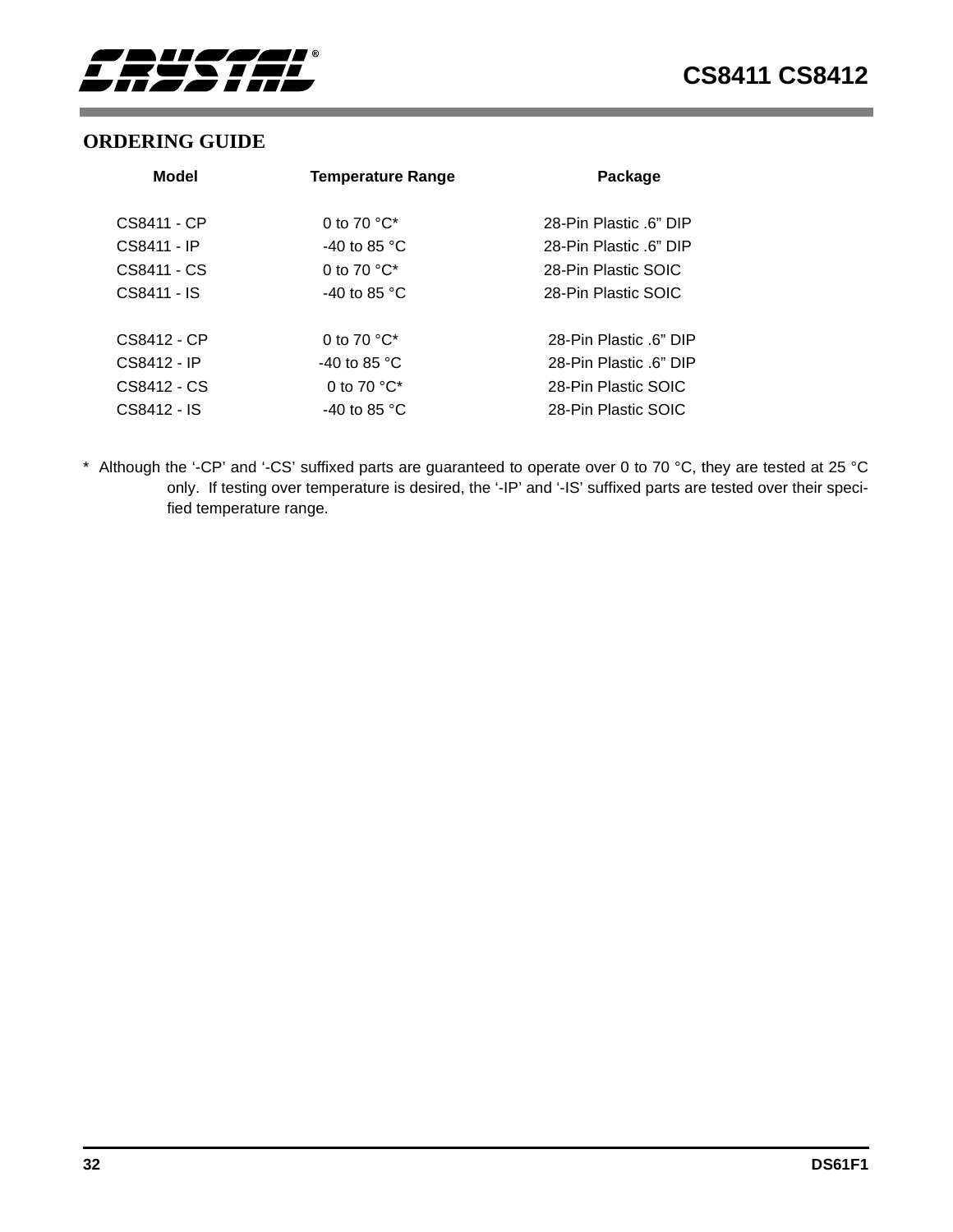<span id="page-32-0"></span>

## **PACKAGE DIMENSIONS**

## **28 PIN PLASTIC (PDIP) (600 MIL) PACKAGE DRAWING**



|                |             | <b>INCHES</b> |            | <b>MILLIMETERS</b> |
|----------------|-------------|---------------|------------|--------------------|
| <b>DIM</b>     | <b>MIN</b>  | MAX           | <b>MIN</b> | <b>MAX</b>         |
| A              | 0.000       | 0.250         | 0.00       | 6.35               |
| A <sub>1</sub> | 0.015       | 0.025         | 0.38       | 0.64               |
| A2             | 0.125       | 0.195         | 3.18       | 4.95               |
| b              | 0.014       | 0.022         | 0.36       | 0.56               |
| b1             | 0.030       | 0.070         | 0.76       | 1.78               |
| C              | 0.008       | 0.014         | 0.20       | 0.36               |
| D              | 1.380       | 1.565         | 35.05      | 39.75              |
| E              | 0.600       | 0.625         | 15.24      | 15.88              |
| E1             | 0.485       | 0.580         | 12.32      | 14.73              |
| e              | 0.090       | 0.110         | 2.29       | 2.79               |
| eA             | 0.580       | 0.620         | 14.73      | 15.75              |
| eB             | 0.600       | 0.700         | 15.24      | 17.78              |
| еC             | 0.000       | 0.060         | 0.00       | 1.52               |
|                | 0.115       | 0.200         | 2.92       | 5.08               |
| $\infty$       | $0^{\circ}$ | $15^{\circ}$  | 0°         | $15^{\circ}$       |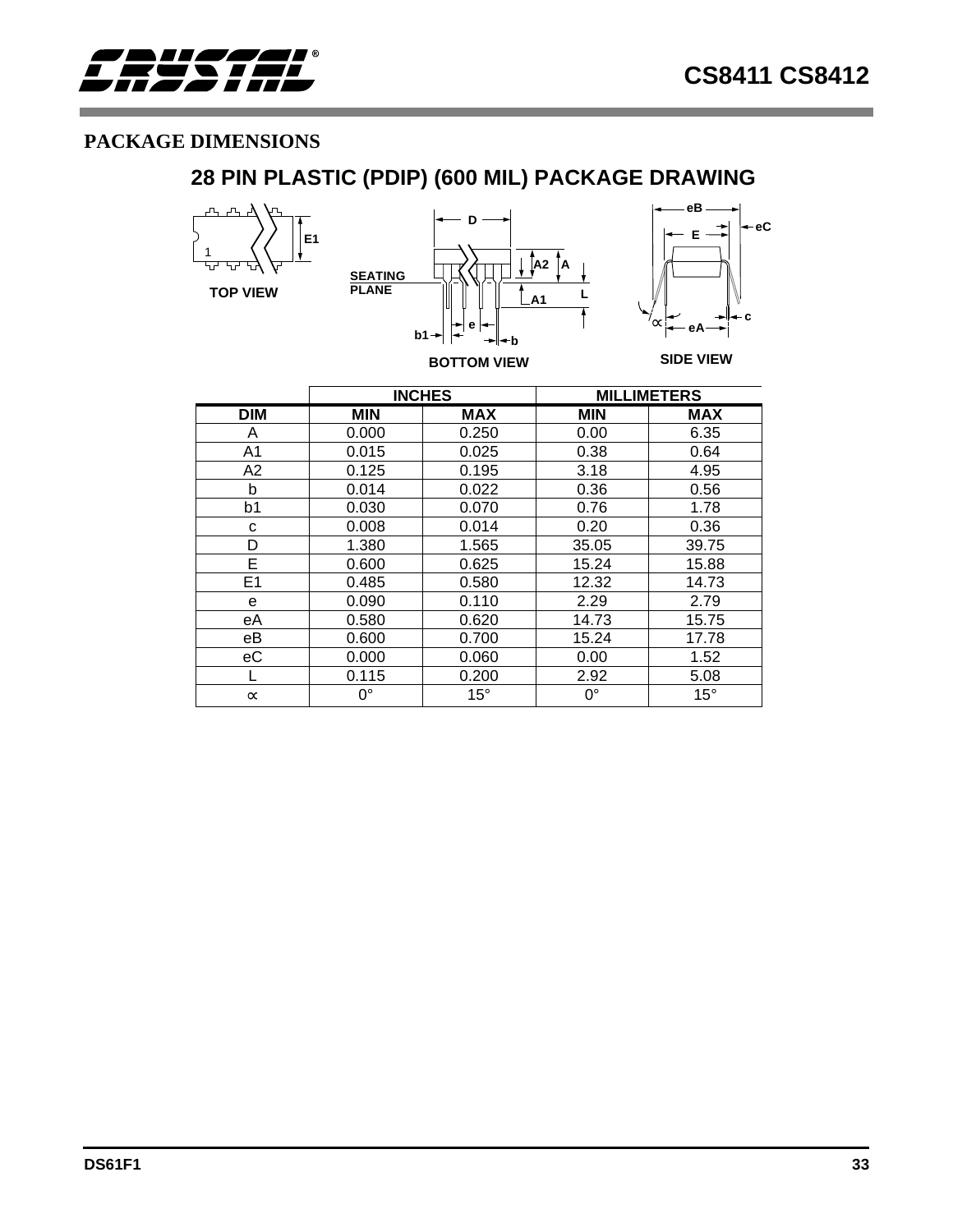∝





## **28L SOIC (300 MIL BODY) PACKAGE DRAWING**



E 0.291 0.299 7.40 7.60 e 0.040 0.060 1.02 1.52 H 0.394 0.419 10.00 10.65 L 0.016 0.050 0.40 1.27  $\propto$  0° 8° 0° 8°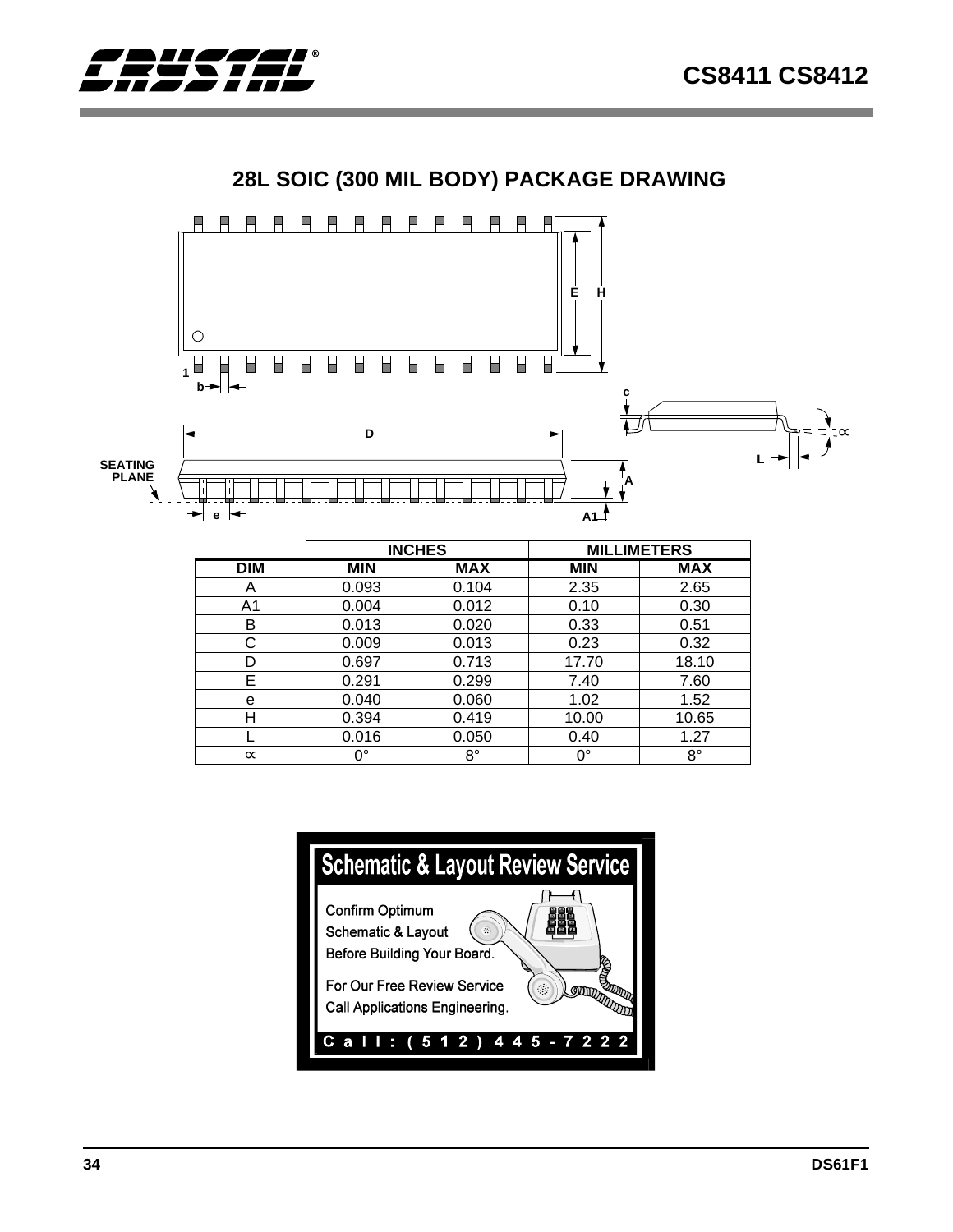<span id="page-34-0"></span>

## **APPENDIX A: RS422 RECEIVER INFORMATION**

The RS422 receivers on the CS8411 and CS8412 are designed to receive both the professional and consumer interfaces, and meet all specifications listed in the digital audio standards. Figure 20 illustrates the internal schematic of the receiver portion of both chips. The receiver has a differential input. A Schmitt trigger is incorporated to add hysteresis which prevents noisy signals from corrupting the phase detector.



**Figure 20. RS422 Receiver Internal Circuit**

## **Professional Interface**

The digital audio specifications for professional use call for a balanced receiver, using XLR connectors, with  $110\Omega \pm 20\%$  impedance. (The XLR connector on the receiver should have female pins with a male shell.) Since the receiver has a very high impedance, a 110Ω resistor should be placed across the receiver terminals to match the line impedance, as shown in Figure 21, and, since the part has internal biasing, no external biasing network is needed. If some isolation is desired without the use of transformers, a 0.01 µF capacitor should be placed on the input of each pin (RXP and RXN) as shown in Figure 22. However, if transformers are not used, high frequency energy could be coupled between transmitter and receiver causing degradation in analog performance.



**Figure 21. Professional Input Circuit**



**Figure 22. Transformerless Professional Circuit**

Although transformers are not required by AES they are strongly recommended. The EBU requires transformers. Figures 21 and 22 show an optional DC blocking capacitor on the transmission line. A 0.1 to 0.47 µF ceramic capacitor may be used to block any DC voltage that is accidentally connected to the digital audio receiver. The use of this capacitor is an issue of robustness as the digital audio transmission line does not have a DC voltage component.

Grounding the shield of the cable is a tricky issue. In the configuration of systems, it is important to avoid ground loops and DC current flowing down the shield of the cable that could result when boxes with different ground potentials are connected. Generally, it is good practice to ground the shield to the chassis of the transmitting unit, and connect the shield through a capacitor to chassis ground at the receiver. However, in some cases it is advantagous to have the ground of two boxes held to the same potential, and the cable shield might be depended upon to make that electrical connection. Generally, it may be a good idea to provide the option of grounding or capacitively coupling to ground with a "ground-lift" circuit.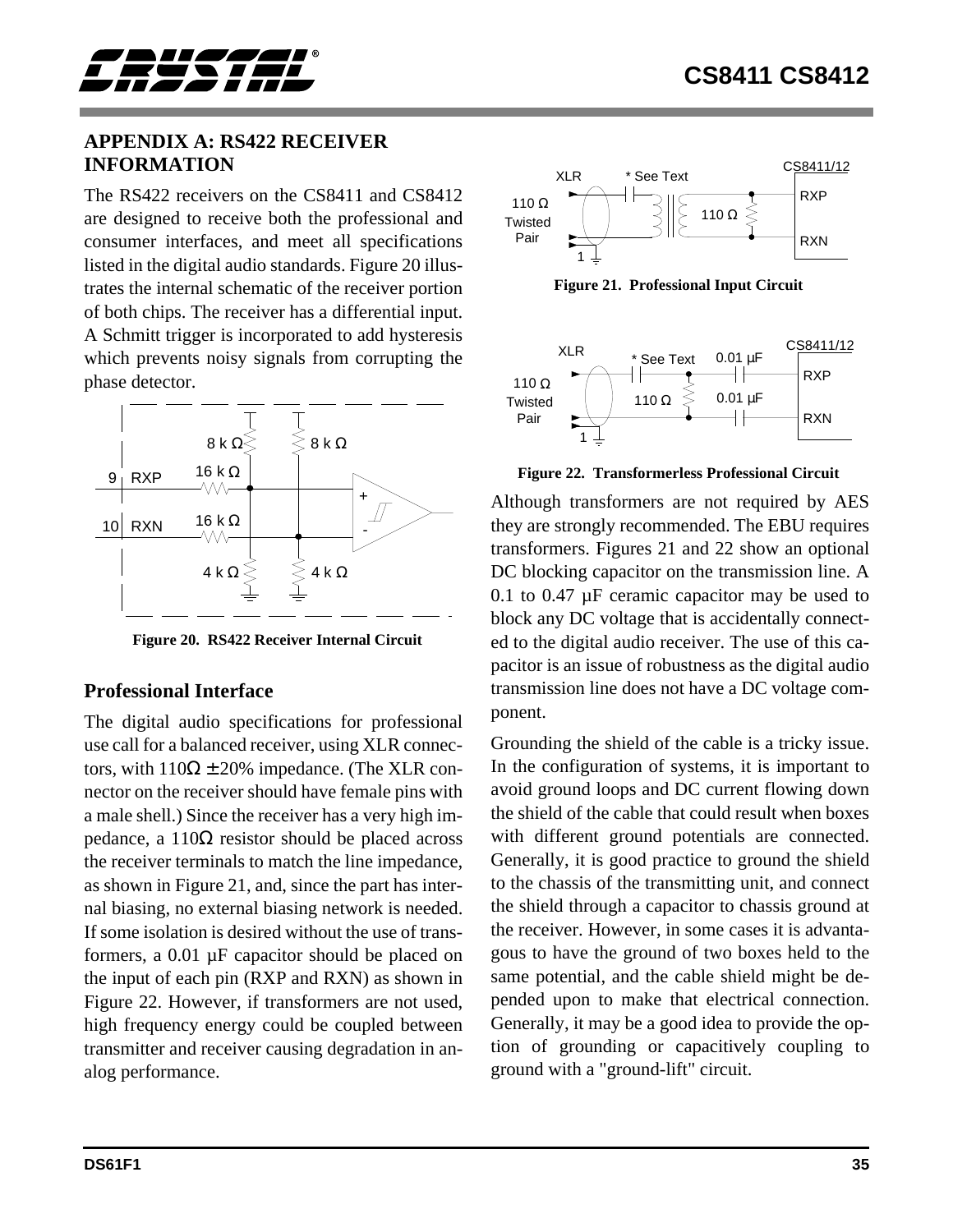<span id="page-35-0"></span>

## **Consumer Interface**

In the case of the consumer interface, the standards call for an unbalanced circuit having a receiver impedance of  $75\Omega \pm 5\%$ . The connector for the consumer interface is an RCA phono plug (fixed socket described in Table IV of IEC268-11). The receiver circuit for the consumer interface is shown in Figure 23.



**Figure 23. Consumer Input Circuit**

## **TTL/CMOS Levels**

The circuit shown in Figure 24 may be used when external RS422 receivers or TTL/CMOS logic drive the CS8411/12 receiver section.



**Figure 24. TTL/CMOS Interface**

#### **Transformers**

Please refer to Application Note AN134: AES and S/PDIF Recommended Transformers for further information.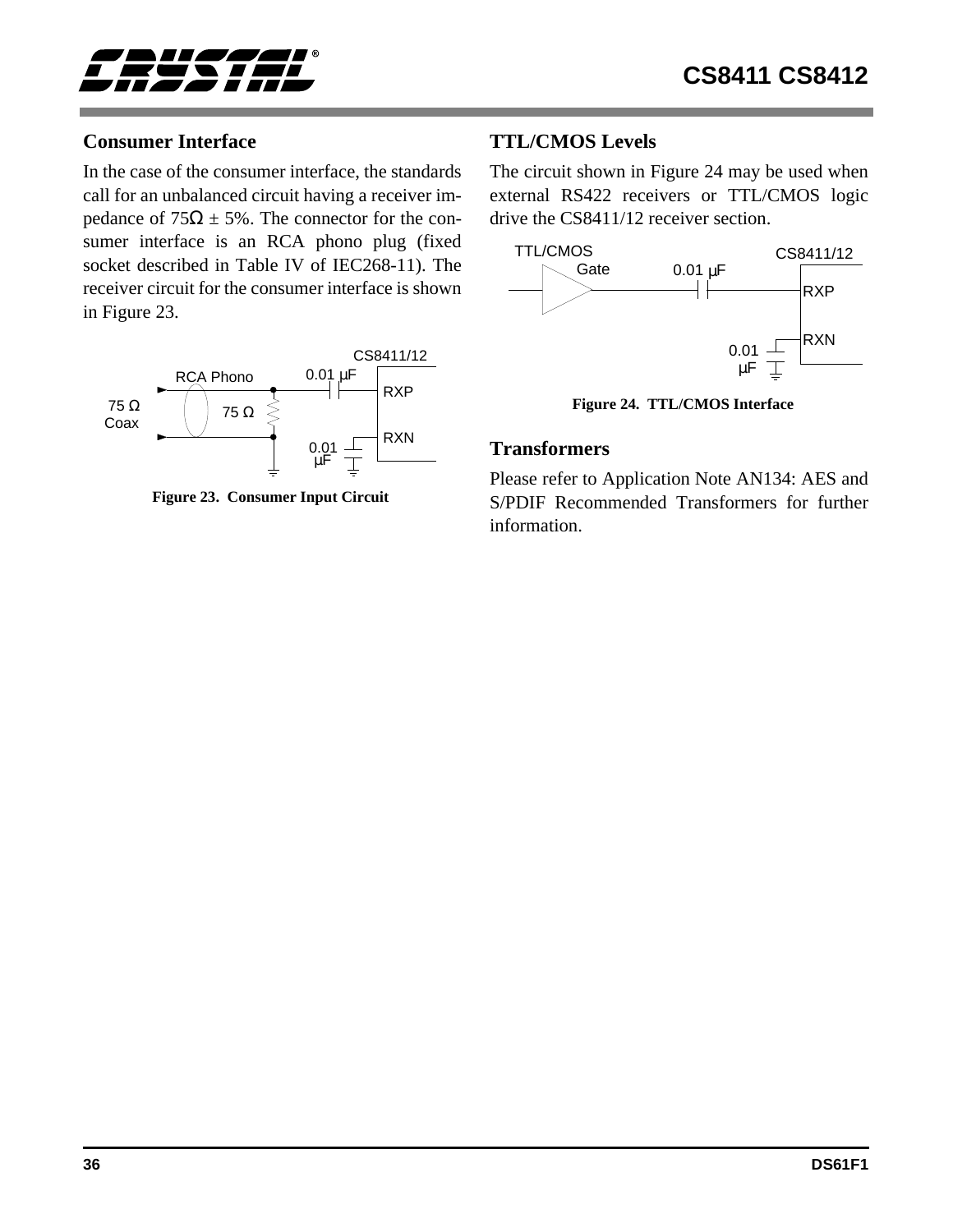

## **APPENDIX B: SUGGESTED RESET CIRCUIT FOR CS8412**



**Figure 25. CS8412 Reset Circuit**

The CS8412 should be reset immediately after power-up and any time the user issues a systemwide reset. This is accomplished by pulling all four Mode Select pins high. Figure 25 shows a simple circuit to implement this. The OR gates can be 74LS32 type gates.